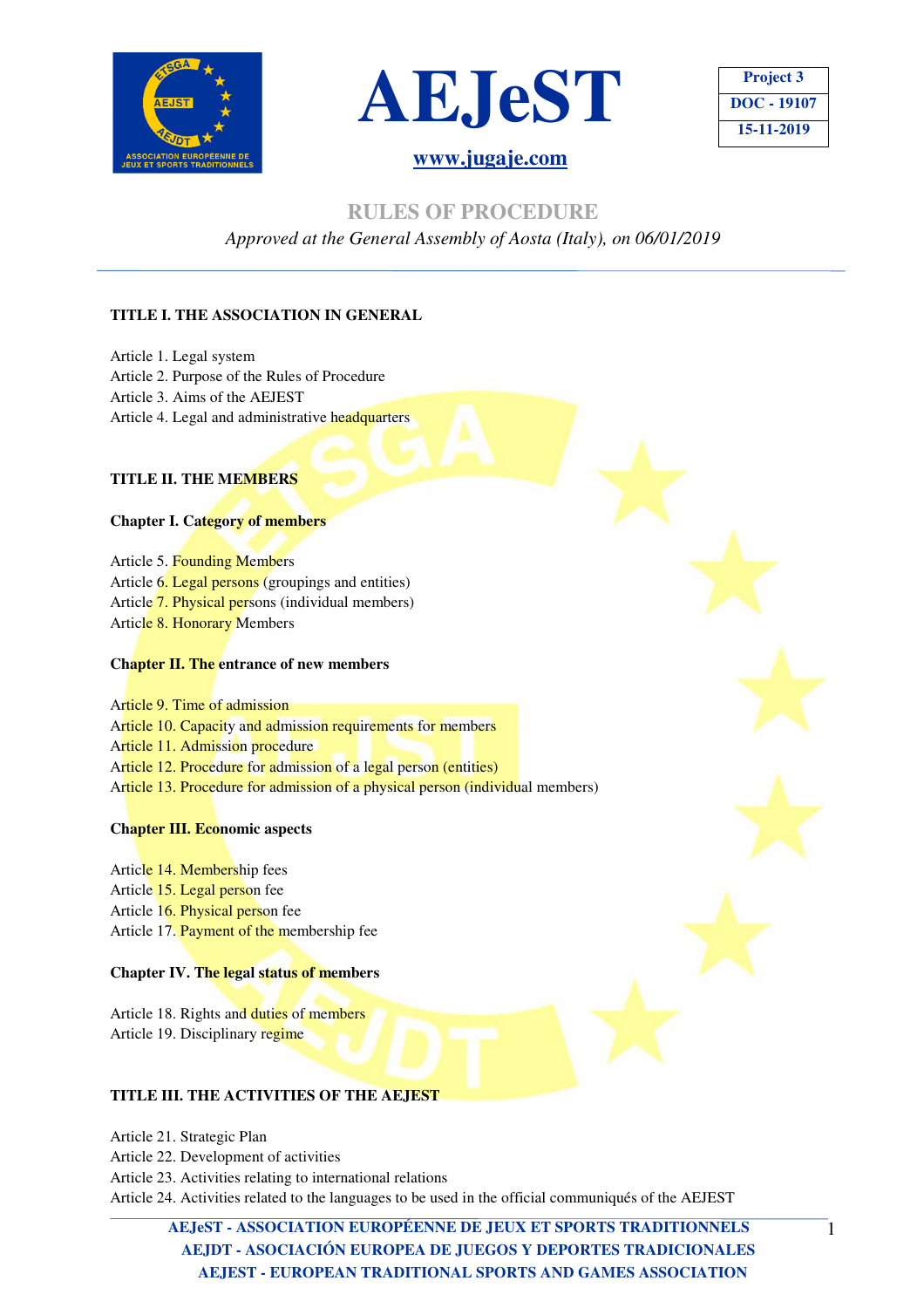



## **Project 3 DOC - 19107 15-11-2019**

### **RULES OF PROCEDURE**

### *Approved at the General Assembly of Aosta (Italy), on 06/01/2019*

- Article 25. Norms of institutional image of the AEJEST
- Article 26. Activities related to the communiqués on the AEJEST website
- Article 27. Activities relating to communications in other media
- Article 28. Activities related to the recognition of good practices in the protection and promotion of TSG.

Article 29. Activities related to the elaboration and updating of the database of the members of the AEJEST.

### **TITLE IV. FUNCTIONING OF THE AEJEST**

### **Chapter I. Council of Administration (CA)**

- Article 30. Composition
- Article 31. Appointment, vacancy and removal of members
- Article 32. Meetings
- Article 33. Jurisdiction
- Article 34. President
- Article 35. General secretary
- Article 36. Treasurer or Vice President of Economic Resources
- Article 37. The other members of the Council of Administration

### **Chapter II. General Assembly**

Article 38. Nature

- Article 39. Representation and delegated vote
- Article 40. Ordinary General Assembly
- Article 41. Extraordinary General Assembly
- Article 42. Calls
- Article 43. Quorum of constitution
- Article 44. Meeting development
- Article 45. Adoption of agreements
- Article 46. Powers of the General Assembly
- Article 47. Nominations of members to organize the General Assembly or the Meeting of the CA
- Article 48. Organization of General Assemblies
- Article 49. Agenda of the GA and CA Meeting
- Article 50. Travel expenses of the Board of Directors

**Chapter III. On the electoral process**

Article 51. Electoral System. CA Elections

### **TITLE V. THE DISSOLUTION**

Article 52. Liquidation Commission Article 53. Destination of the remainder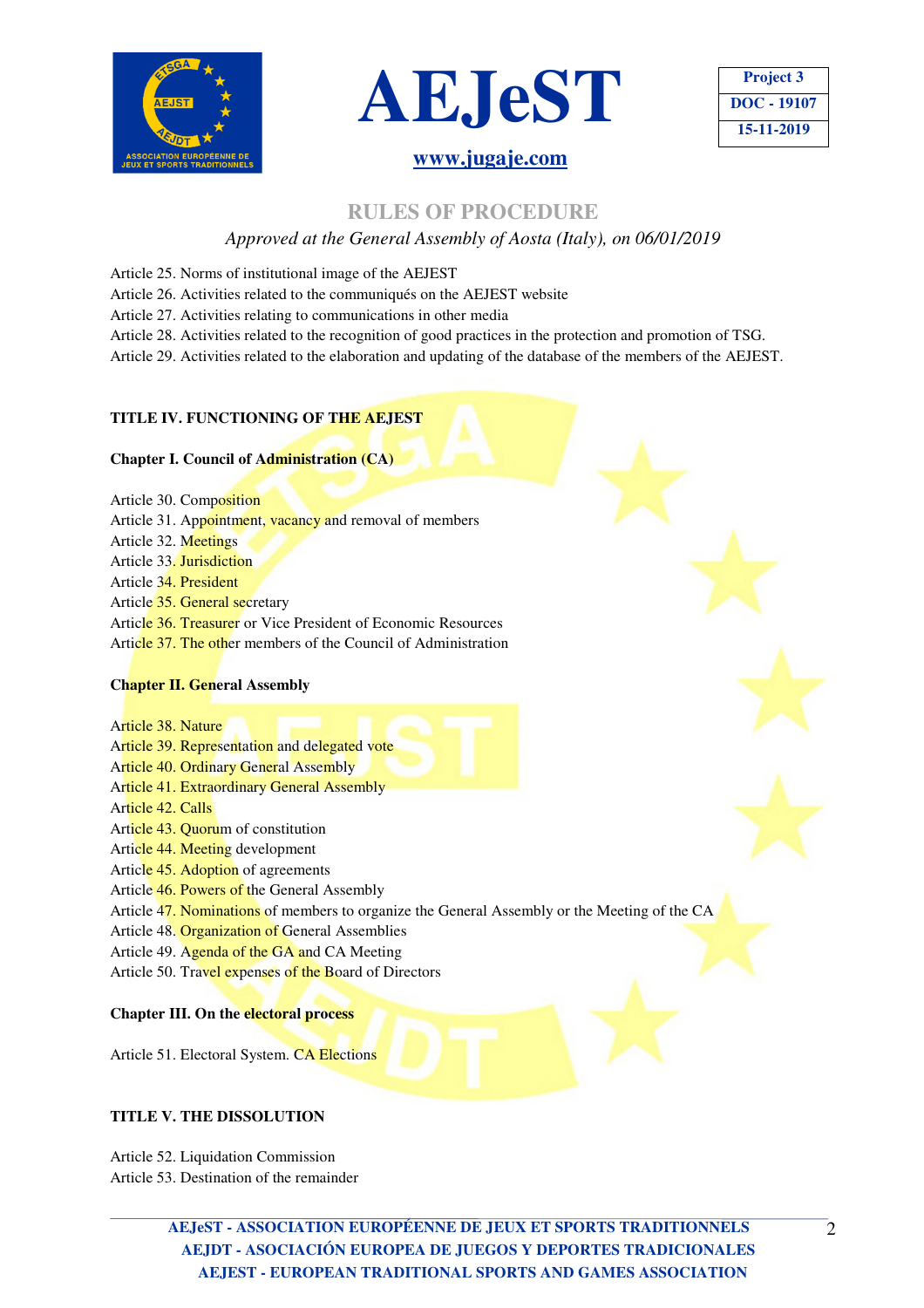





### **RULES OF PROCEDURE**

*Approved at the General Assembly of Aosta (Italy), on 06/01/2019* 

### **TITLE VI. THE STATUTES AND RULES OF PROCEDURE**

Article 54. Reform of the Statutes and Internal Regulations Article 55. Interpretation and application of the Internal Regulations

### **FINAL PROVISIONS**

**Final Provision I**  Article 56. Entry into force of the Rules of Procedure.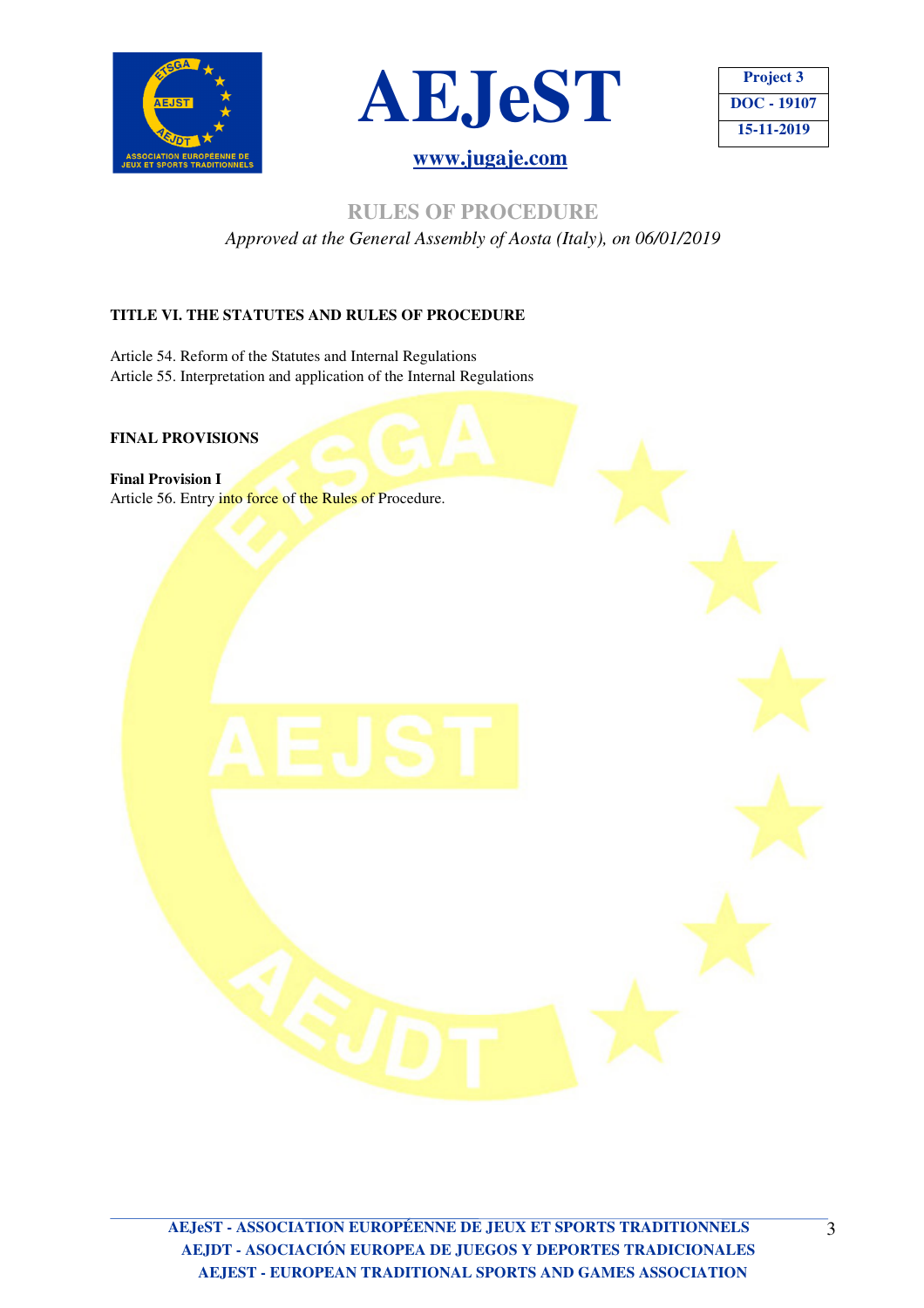



| <b>Project 3</b> |
|------------------|
| DOC - 19107      |
| 15-11-2019       |

### **RULES OF PROCEDURE**  *Approved at the General Assembly of Aosta (Italy), on 06/01/2019*

### **TITLE I. ABOUT THE ASSOCIATION IN GENERAL**

### **Article 1. Legal system**

The Association " EUROPEAN TRADITIONAL GAMES AND SPORTS ASSOCIATION", (hereinafter: AEJEST), constituted under current legislation, shall be governed by its Statutes, approved initially on 28th April 2001 in Lesneven (France), by these Internal Regulations (hereinafter, "the Regulations") and by all those rules established by the regulations applicable to it in accordance with the laws.

### **Article 2. Purpose of the Rules of Procedure**

This Regulation is a basic rule for the development of the Statutes, in aspects such as the structure and the material and human resources of the AEJEST. As a rule of development, it is subordinate to them and in no case can it go against their articulate or philosophy. Any conflict shall be resolved by the Council of Administration (hereinafter: CA). Any reference to a position, partner or member shall be understood to have been made from the defence of gender equality, and may be carried out by a person of either sex.

### **Article 3. Aims of the AEJEST**

The AEJEST aims to encourage the development and practice of traditional games and sports in general, in agreement with associated members. Its territorial scope of action is developed in Europe independently of being able to implement actions in other territories in application of the existing collaboration agreements. Any form of discrimination on the basis of religion, gender, sexual diversity or skin color is forbidden. Political, ideological or religious expression is not allowed. The AEJEST shall establish the necessary measures to enhance good governance and transparency in its functioning and management. Its duration is unlimited.

The aims of the AEJEST are specified in the following values:

- 1. Play with Culture. The Culture that plays.
	- The traditional games and sports (TSG) reflect a way of living, relating and being in this life.
	- The TSG are in harmony with the local culture (gastronomy, music, festivals, tradition...)
- 2. TSG as Intangible Cultural Heritage.
	- The TSG bear the hallmark of their culture.
	- TSG are as important and representative as monuments, buildings, sculptures, paintings or museums.
- 3. Learn to Relate. Relating to Learn.
	- The TSG establish a dialogue between:
	- People of different ages. Intergenerational Dialogue.
	- People of different genders. Gender equality.
	- People of different social or economic status. Inclusion, integration.
	- People of different cultures. Intercultural dialogue.
- 4. All for Equality. Equality for All (Democratic Dialogue).
	- In the TSG we are all necessary.
	- In the TSG we are all equally important.
	- In the TSG we are all different (in game modalities, rules, organization) and for this reason we are all the same.
	- Importance of recognizing child TSG, adult TSG.
	- Importance of recognizing TSG
- 5. Practice turned into Theory. Theory turned into Practice.
	- TSG are a school of learning and of emotions.
	- Players are true "masters of learning".

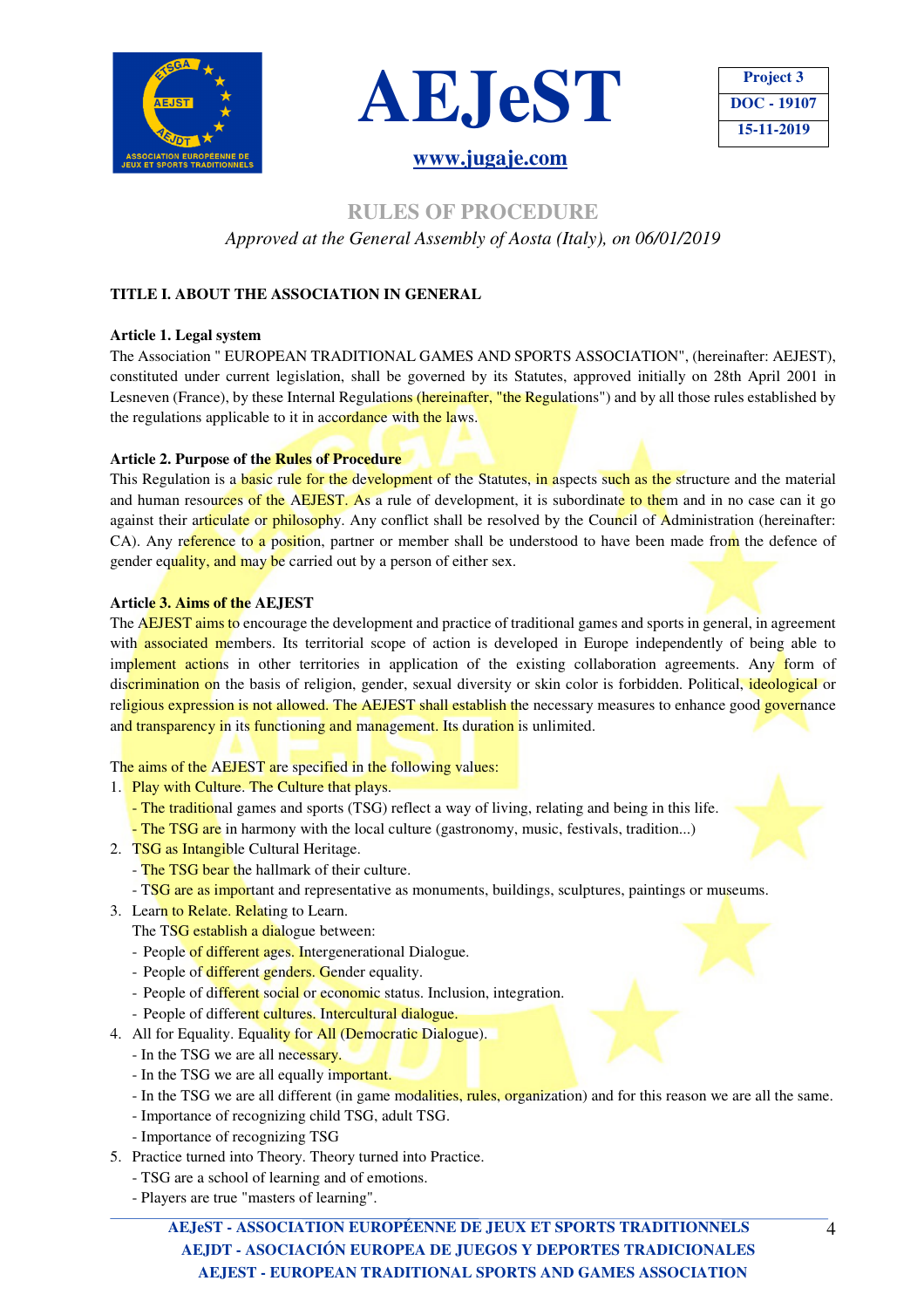



**Project 3 DOC - 19107 15-11-2019** 

### **www.jugaje.com**

### **RULES OF PROCEDURE**

### *Approved at the General Assembly of Aosta (Italy), on 06/01/2019*

- Teachers (monitors or coaches) should be authentic "learning players".
- Importance to consider:
- Clubs and Federations
- Museums and Cultural Associations
- Academic centres (schools, institutes, faculties)
- Sports organisations (competitions) and festivals (demonstrations)
- Studies, congresses, meetings
- 6. Union makes Force. Force makes Union.
- To progress we must work in network, cooperate, join efforts, experiences and knowledge.
- 7. Creation of the European Traditional Games and Sports Association (AEJEST).
	- This Association was established in 2001 in Lesneven (France).
	- It was born as a way of working cooperatively and in a network.
	- It was born with the philosophy of integrating all the points indicated above.

- Currently we are a good number of members (www.jugaje.com): Museums, Federations, Cultural Associations, Clubs, Faculties, organizations of ludic games or sport events...

- Each year the AEJEST organizes a General Assembly which includes, as far as possible, at least one meeting, one festival and one congress.

- The AEJEST is an institution recognized by UNESCO.

- The AEJEST has opened the door to organizations from other continents (Africa, Asia, Latin America...). It has encouraged the creation of ITSGA (International Traditional Games and Sports Association).

- A network of work and collaboration for all the institutions and people interested in the field of TSG.

### 8. Ludo diversity.

- Need for players to be open-minded (global worldview).
- Need to recognize all kinds of games (not only under the duel model, where one wins and one loses, also models without competition where all win).
- Need to generate a world of diversity (even alternative) through the promotion of a better world:
	- o Win-Win promotion (everyone wins, no one loses)
	- $\circ$  Promotion of respect for the Earth (Sustainability)
	- **o** Promotion of the broad concept of healthy living (well-being)

### **Article 4. Legal and administrative headquarters**

The domicile of the legal seat is established in: Mairie de Lesneven, 8 place du château, 29260 - Lesneven, France. Where appropriate, the General Assembly may proceed with any changes of address it deems appropriate, notifying the competent authorities and the members of the AEJEST.

The AEJEST may have one or more administrative headquarters to be approved by the General Assembly. Currently the administrative headquarters is established in the Museum of Traditional Gaming and Sport "El Fuerte", street El Fuerte, 56 - 50100 - La Almunia de Doña Godina, España.

### **TITLE II. ABOUT THE MEMBERS**

**Chapter I. Category of members.** 

**Article 5. Founding Members**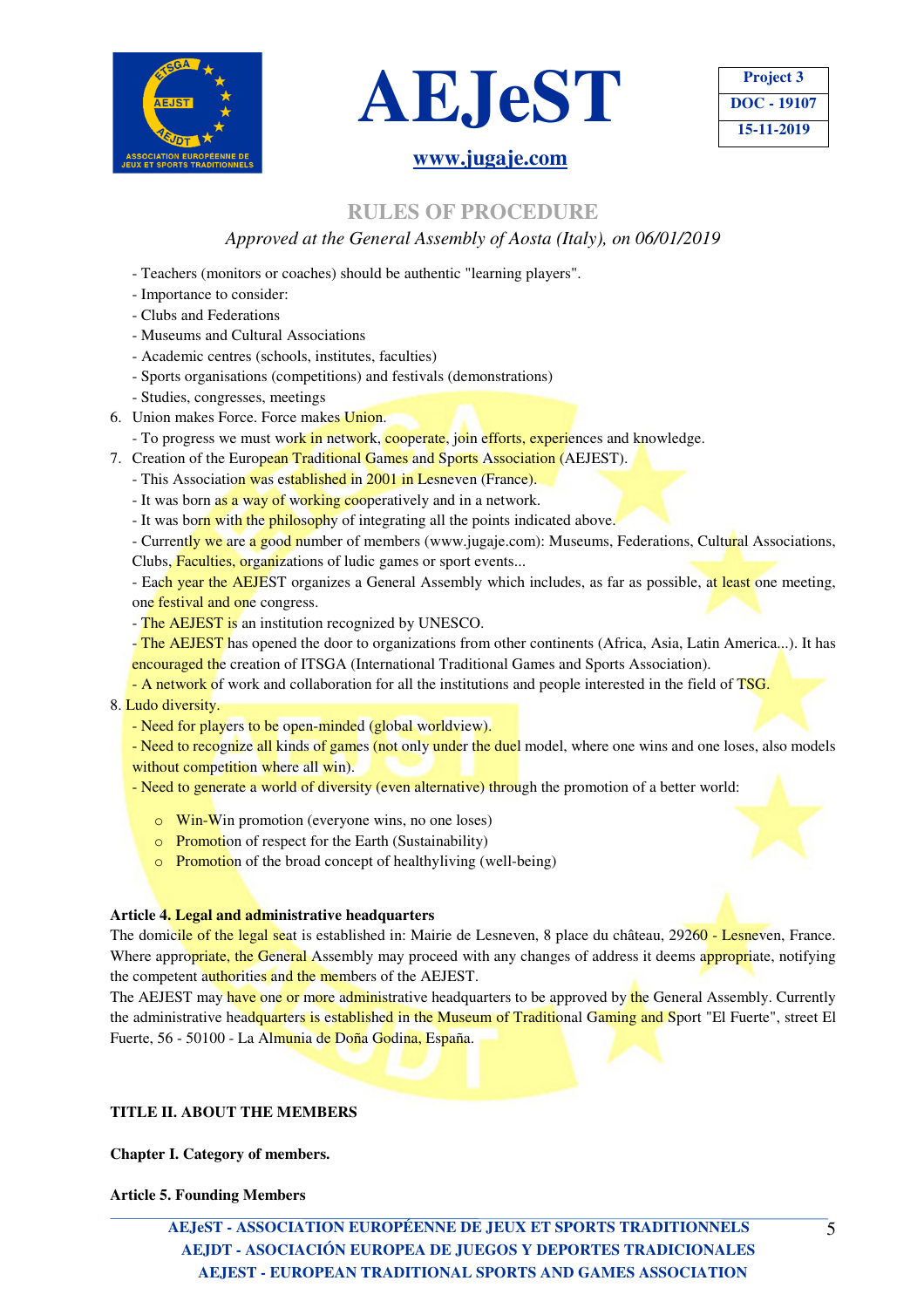





### **RULES OF PROCEDURE**

### *Approved at the General Assembly of Aosta (Italy), on 06/01/2019*

The following 21 organizations are founding members of the AEJEST:

01. Confédération FALSAB (Bretagne, France); 02. FILC - IFCW - International Federation of Celtic Wrestling (international); 03. FCB - Federación Cántabra de Bolos (Cantabria, España); 04. Sportimonium /Vlaanmse Volksport Centrale (Flandre, België); 05. FIGEST - Federazione Italiana Giochi e Sport Tradizionali (Italia); 06. INEFC-Lleida (Catalunya, España); 07. Museo de Juegos Tradicionales de Campo (Aragón, España); 08. FENT - Federachon Esport Nohtra Tera (Aosta, Italia); 09. FFBSQ - Fédération Française Bowling et Sport de Quilles (Francia) ; 10. VlAS - Vlaamse Traditionele Sporten (Flandre, België); 11- Proyecto Educativo Madera de Ser (Cantabria, España); 13. Kulki (Pais Vasco, España); 14. Jeux, Culture et Tradition d'Anjou (Festival des Boulympiades, Francia); 15. Club San Cristóbal - Bolo Salinero (País Vasco, España); 16. Iparraldeko Joko eta Herri Kirol Federakuntza (Hendaye, France); D01 Club Araba de Bolos (País Vasco, España); D02 Institut de Gerlev - Idretshistorisk Verksted (Danmark); D03 IIAC - Institut *International d'Anthropologie Corporelle* (international); D04 GAA - Gaelic Athletic Association (Ireland); D12 Federación Aragonesa de Deportes Tradicionales (Aragón, España); D17 Fédération des Jeux de Picardie (France).

### **Article 6. Legal persons (entities)**

The AEJEST is intended to be a network of networks, a team of teams made up of any entity in Europe whose mission is the safeguarding and promotion of traditional games and sports. Initially, three groups of organizations are established:

- A Network of academic centres, made up of primary and secondary schools, universities and specific training centres for traditional games and sports.
- Network of museums, professional associations and societies.
- Network of traditional sports confederations and federations grouped into three categories: small traditional sports federations (up to 3000 licenses), medium-sized traditional sports federations (3001 to 5000 licenses); large traditional sports federations (over 5000 licenses).

Other entities (e.g. clubs or sports associations) may also be integrated as long as they have the approval of their regional entity, if one exists.

### **Article 7. Physical persons (individual members)**

Physical persons can be members the AEJEST freely and voluntarily when of age, with the capacity to act, not subject to legal condition that prevents it, which could be against the safeguarding and promotion of traditional games and sports as in accordance with the aims of the AEJEST.

### **Article 8. Honorary members**

Honorary members may be appointed persons who for their prestige or for having contributed in a relevant way to the dignification and development of the Association or of traditional games and sports, are entitled to such distinction. The nomination of honorary members is decided by the General Assembly on the proposal of the CA.

### **Chapter II. The enrolling of new members**

### **Article 9. Admission time**

New members are welcome to join the AEJEST throughout the year.

### **Article 10. Conditions for enrolling**

Legal persons or physical persons of age, with capacity to act, not subject to legal condition that prevents it, who have an interest in the development of the aims of the AEJEST, and expressly request it can apply for AEJEST membership.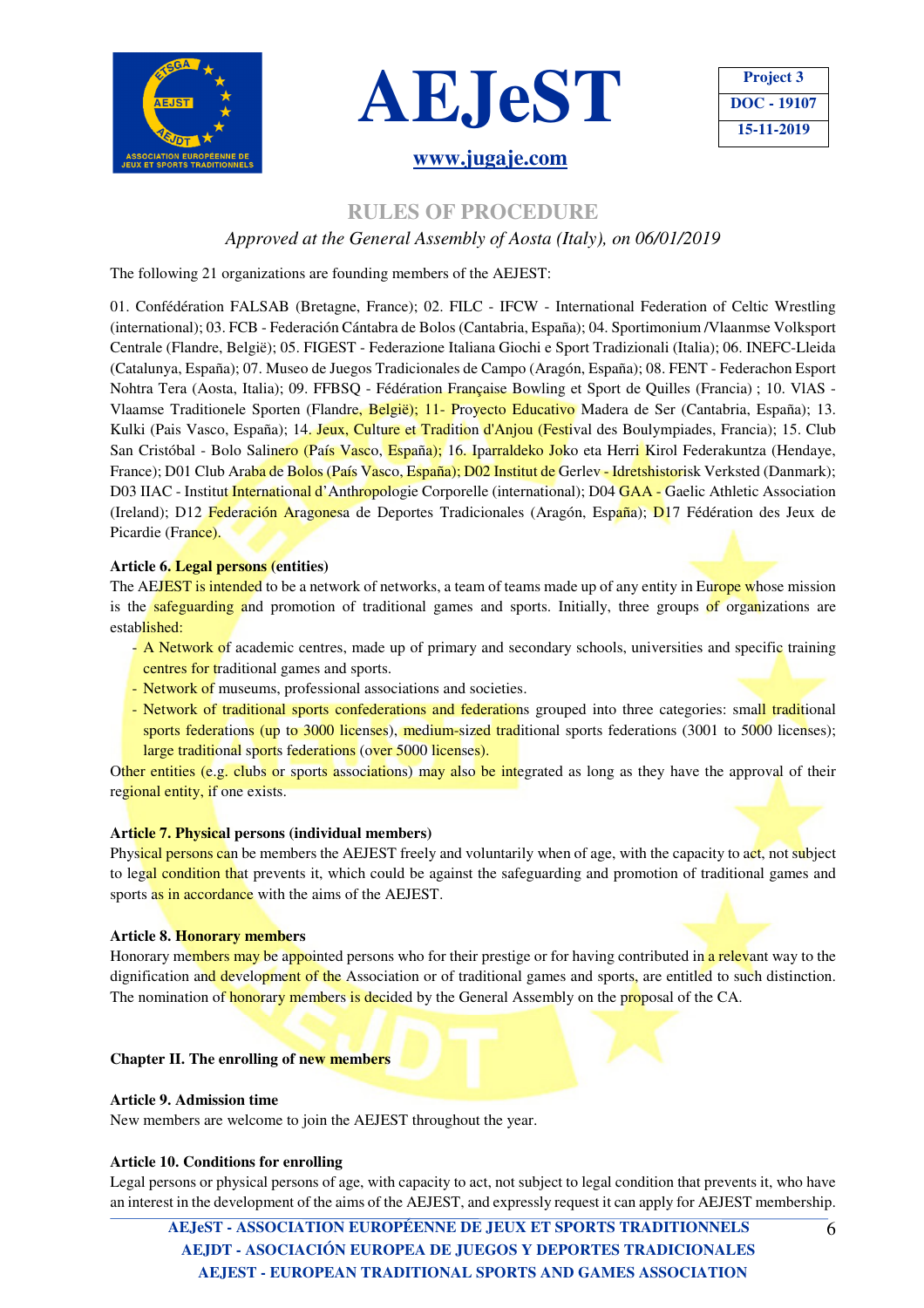





### **RULES OF PROCEDURE**

### *Approved at the General Assembly of Aosta (Italy), on 06/01/2019*

The admission of new members to the AEJEST shall respect the provisions of the Statutes and these Regulations, in particular the admission requirements and the admission procedure. Each physical person must be supported by a minimum of 2 associations (legal persons).

### **Article 11. Admission procedure**

The application for membership must be addressed to the President of the AEJEST and a copy to the Secretary General of the AEJEST. This request can be made by post or e-mail. The application process will follow the following actions:

- Submission of the documentation required to apply for admission, which must be approved by the CA of the AEJEST.
- Verification by the CA. The application for admission will be dealt with at a meeting of the CA, which must verify it, necessarily issuing a positive (admission) or negative (refusal of admission) report. Both the positive and the negative report, which must specify the reasons for rejection, shall be communicated to the legal entity or physical person applying for admission to the AEJEST by post or e-mail. The positive report will explain in which category of members it is incorporated:
	- o Group 1: museums, universities, faculties and training centres, cultural associations, clubs and sports associations;
	- o Group 2. Small sports federations (less than 3000 licenses);
	- o Group 3. Medium sized federations (from 3001 to 5000 licenses)
	- o Group 4. Large traditional sports federations (more than 5000 licenses).
	- o Group 5. Physical persons.

That report shall be accompanied by a copy of this Regulation.

- In the event of a negative report, the applicant shall have a period of ten days, as specified in the communication, to correct the causes of the refusal of entry or to submit the appropriate allegations.
- Registration as an AEJEST member. Once the applicant has been admitted as a new member, the Secretary General will proceed to register the applicant in the register of members of the AEJEST. Likewise, upon joining the AEJEST, the new member must accept without reservation the Statutes and Rules of Procedure of the AEJEST, and will be obliged to pay, in time and form, the dues to be determined.
- Definitive admission. The Assembly ratifies the status of member.
- Annual report of additions and deletions. The CA shall submit to the General Assembly, on an annual basis, a report on the departures and discharges of members during this period.

### **Article 12. Procedure for admission of legal persons**

To formalize the admission to the AEJEST, the application for admission will be sent by the legal representative attaching the following documentation:

- 1. The application model form to be provided by the Secretary General. (ANNEX 1)
- 2. List of members of the organization's executive body.
- 3. Documentation on the activity of the organization in relation to traditional games and sports.
- 4. Copy of the statutes and internal regulations, if any.
- 5. Document stating the support of two member Associations of the AEJEST. This document must be signed by the legal representatives of these associations, stating the reasons for such support.
- 6. Admission will be conditioned to provide the AEJEST by the means established, the information requested to update the database of members of the AEJEST. It must also state whether any person in the organization can collaborate in any of the projects active in the AEJEST.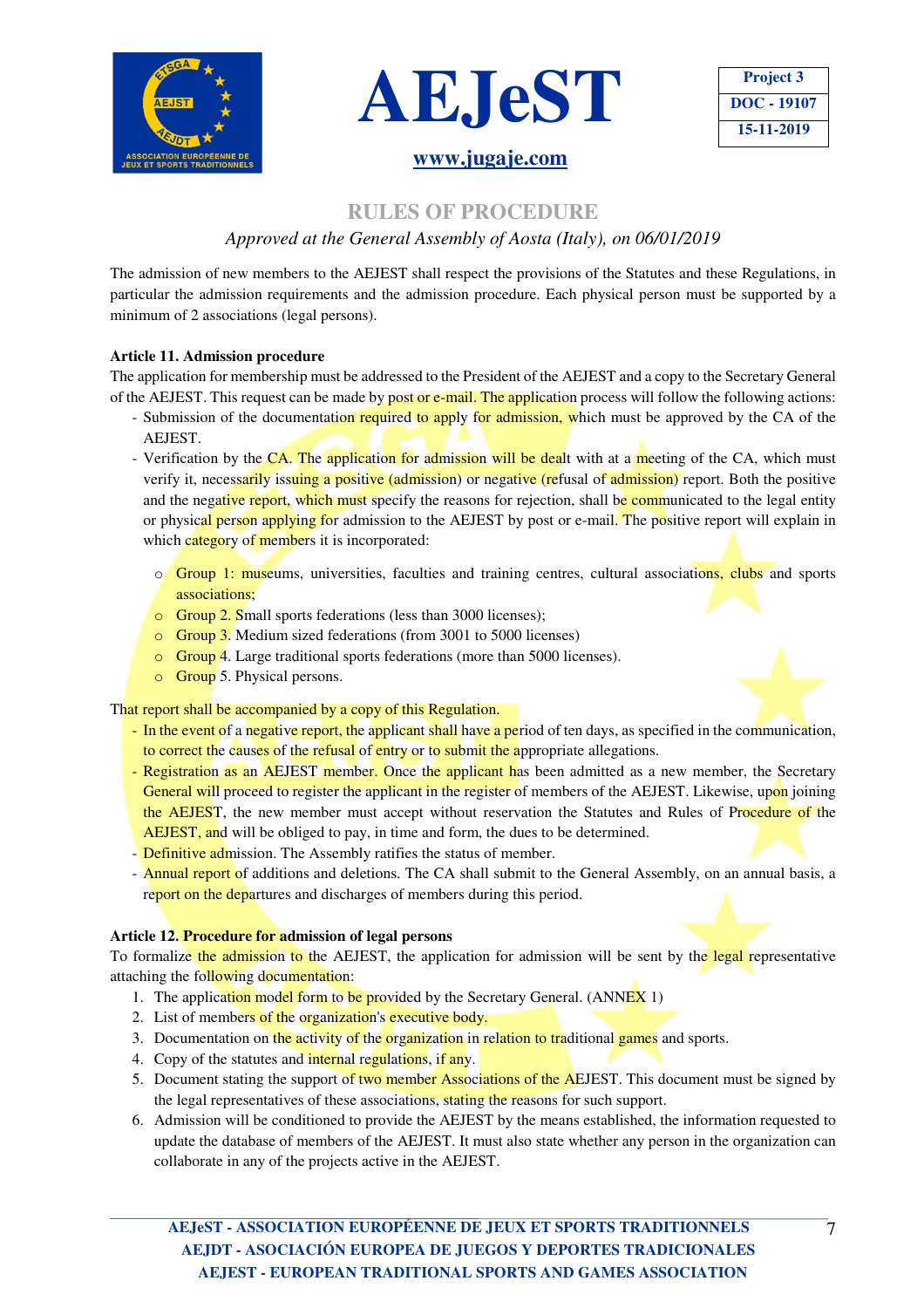





### **RULES OF PROCEDURE**

### *Approved at the General Assembly of Aosta (Italy), on 06/01/2019*

7. To record the consent to the use and transfer of the data of the entity and the people who represent it, in compliance with the General Regulation on the Protection of Personal Data/EU or regulations in force at any given time. (ANNEX 2)

### **Article 13. Procedure for admission of physical persons**

The application form will be sent by the interested person, attaching the following documentation:

- 1. The application (model form to be provided by the Secretary General). (ANNEX 3)
- 2. Curriculum Vitae in which it is stated the experience and merits of the person around the actions of protection or promotion of traditional games and sports (TSG), in one of the following fields of action: specific training received on TSG, specific training given on TSG, TSG Competition, Research; Promotion (development of dissemination materials).
- 3. Document/endorsement showing the support of two member associations of the AEJEST. This document must be signed by the legal representatives of these associations, stating the reasons for such support.
- 4. Admission will be subject to the condition that the information required to update the AEJEST Members database is provided to AEJEST by the established means. It must also state any possible collaboration in one of the active projects of the AEJEST.
- 5. To record the consent to the use and transfer of the data, in compliance with the General Regulation on Personal Data Protection/EU or regulations in force at any time. (ANNEX 4)

### **Chapter III. Economic aspects**

### **Article 14. Membership fees**

The annual membership fee will vary according to whether it is a legal person (member association) or a physical person (individual member). The GA is competent to approve the different fees.

### **Article 15. Annual fee for legal persons**

As soon as they join, members are obliged to pay a registration fee and then an annual fee according to the group to which the legal entity belongs, the amount of which will be fixed at the meeting of the ordinary general assembly of the AEJEST.

From the financial year 2019, the amount of the registration fee is  $50 \epsilon$  and the annual fee for the different categories of members is:

- Group 1: museums, universities, faculties and training centres, cultural associations, clubs and sports associations: 130€;
- Group 2: Small sports federations (less than 3000 licenses): 300€;
- Group 3: Medium sized federations (from 3001 to 5000 licenses): 450€
- Group 4: Large traditional sports federations (more than 5000 licenses): 900 $\epsilon$ .

Eastern European (in accordance with the distinction of groups established by the European Union) countries may apply for a 50% AEJEST bonus of the total amount for the registration fee and for the annual fee during the first 5 years of their membership in the AEJEST. From the 6th year onwards these organisations will pay the membership fee corresponding to the group (categories of members 1, 2, 3 4) to which they belong. (ANNEX 5)

### **Article 16. Annual fee for physical persons**

As soon as they join, individual members are obliged to pay an annual fee, the amount of which will be fixed at the meeting of the ordinary general assembly of the AEJEST.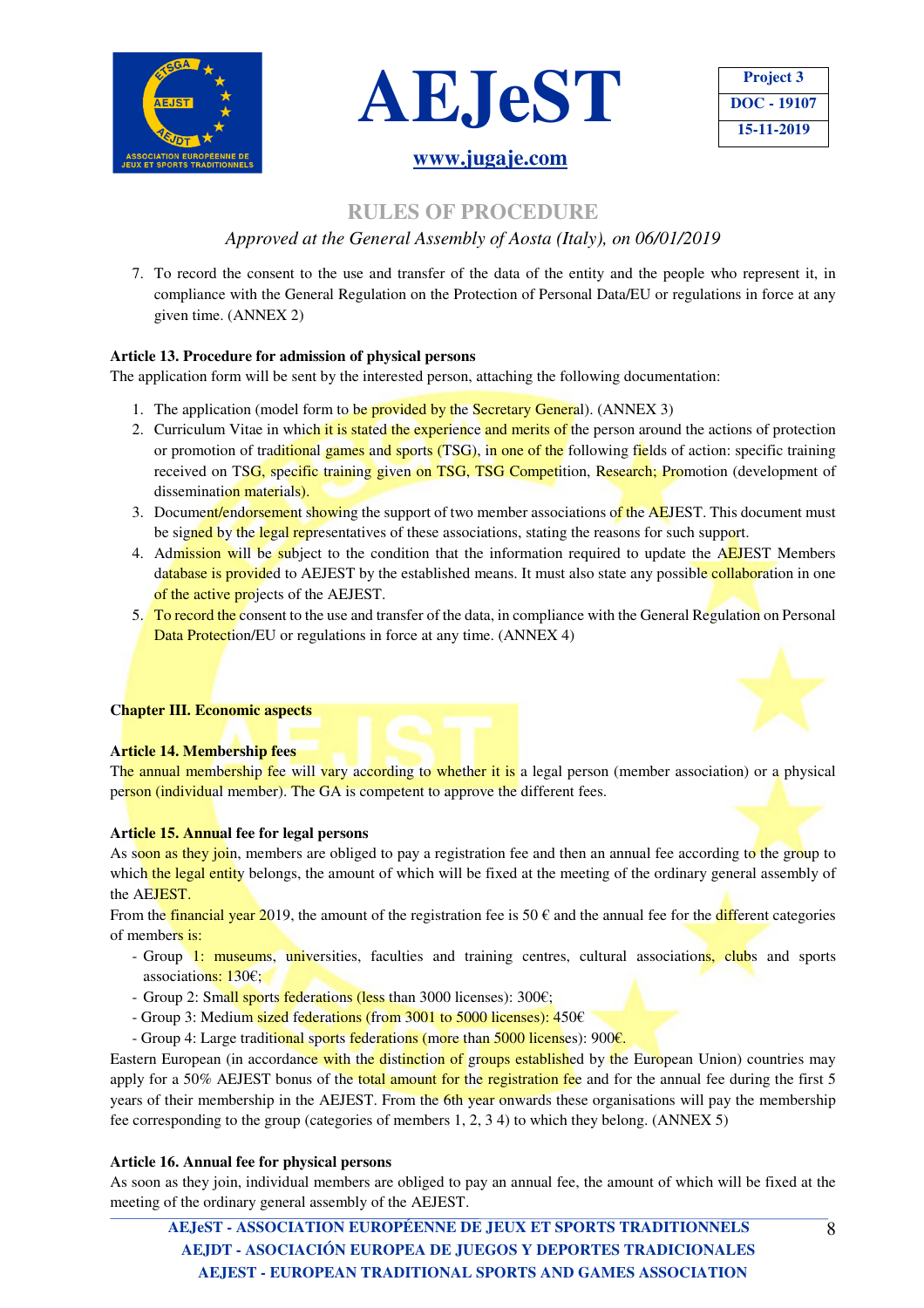





### **RULES OF PROCEDURE**

### *Approved at the General Assembly of Aosta (Italy), on 06/01/2019*

From the financial year 2019, the amount of the annual fee has been set at 30€. "Individuals from Eastern European countries (in accordance with the distinction of groups established by the European Union), may apply, if necessary, for a bonus of 50% of the amount of the annual fee for the first five years." (ANNEX 5) Honorary members shall be exempt from paying the annual fee.

### **Article 17. Payment of the membership fee**

The payment will be made to the AEJEST bank account before April  $30<sup>th</sup>$  of each year, considering the fee to be paid with the presentation of the bank receipt. Any instalment paid to the AEJEST is definite, without the possibility of being reimbursed.

The administration of the **AEJEST** bank account is the sole responsibility of the Treasurer, President and Secretary General.

### **Chapter III. The legal status of members**

### **Article 18. Rights and duties of members**

Acquiring the status of member of the AEJEST implies accepting the rights and respecting the obligations that constitute the legal status of these, and are defined in the Statutes and Rules of Internal Regime of the AEJEST.

### **Article 19. Disciplinary regime**

The following actions or omissions by members are considered infractions:

- a) Repeated failure to comply with current legislation on associations or the legal system in general.
- b) Failure to comply with the obligations arising from the Statutes, these Regulations, as well as the resolutions validly adopted by the General Assembly or the Council of Administration.
- c) Misconduct, discrediting the AEJeST with deeds or words.
- d) The disruption of the events organized by the AEJEST or the normal coexistence between members. Such conduct shall be presumed to exist when the member deliberately impedes or hinders the fulfilment of the purposes of the AEJEST or the functioning of the General Assembly or the CA.

e) Non-compliance with financial obligations to the AEJEST, in particular failure to pay the membership fee.

The committing of one of these offences will be subject to the corresponding penalty, carried out after examination of the disciplinary dossier and without prejudice to any civil, criminal or other liability that may arise.

The offences referred to in this article are classified as minor, serious or very serious, depending on the degree of intentionality, the generalisation of the offence, the recidivism or repetition of the conduct and the seriousness of the facts.

Due to their seriousness, these infractions will be sanctioned with verbal warning, written warning, temporary suspension of membership from one to twelve months or definitive loss of membership status, as the case may be. The suspension of membership implies the loss of this status during its entire duration. Both the suspension and the loss of the condition of member entail the automatic cessation in the elective positions that correspond, in their case, to the sanctioned member.

The competence for the qualification of the type of infringement and for the imposition of the corresponding sanction is responsibility of the CA. "with the exception of the very serious ones that will be the responsibility of the General Assembly".

The sanctioning proceedings may be initiated by the CA ex officio, or on the complaint of a member. The reasoned agreement to open the disciplinary dossier shall be reflected in the minutes of the CA meeting at which it is adopted, and must be communicated in a written form to the interested party.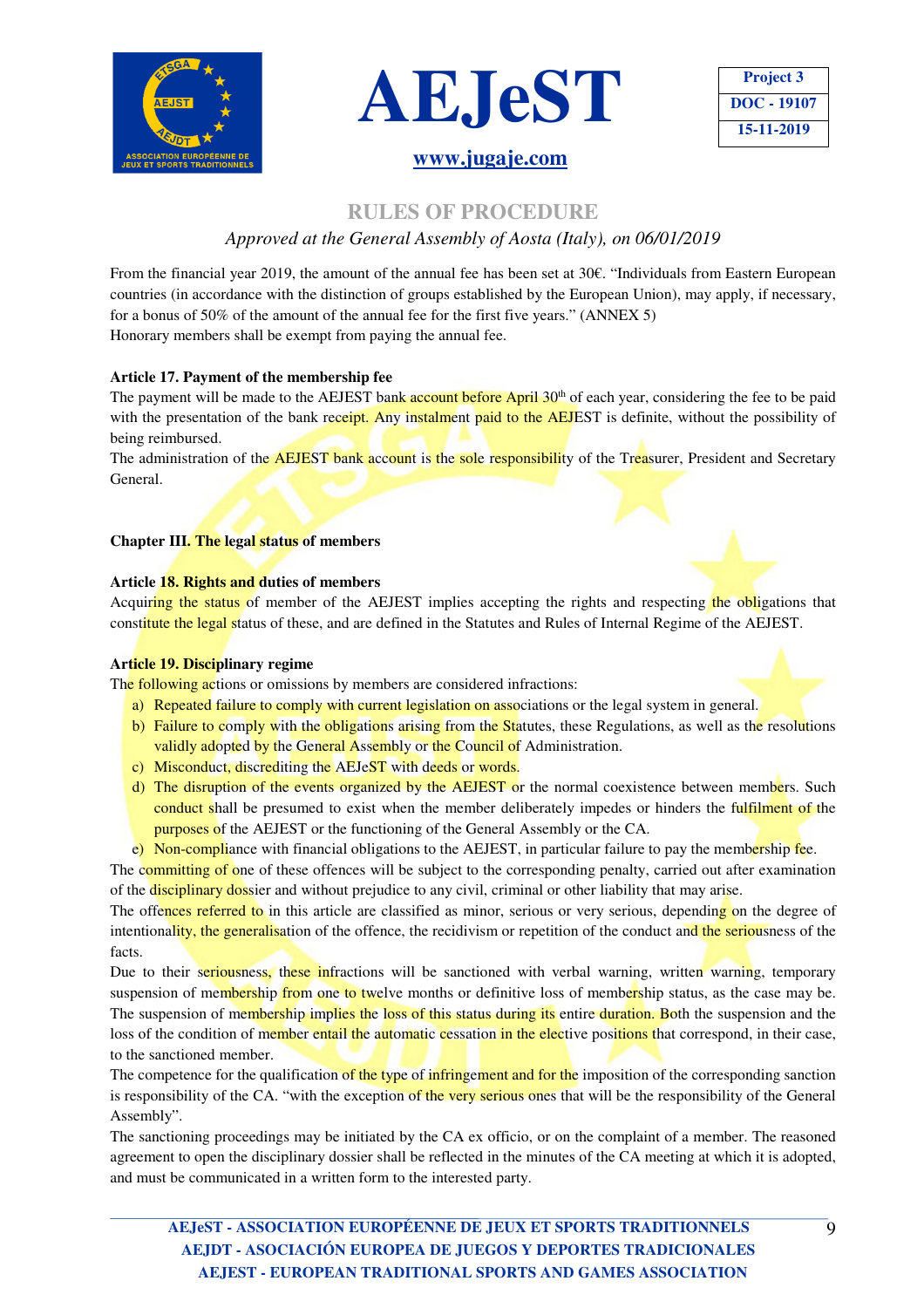





## **RULES OF PROCEDURE**

### *Approved at the General Assembly of Aosta (Italy), on 06/01/2019*

The CA shall appoint from among its members one or more persons responsible for the case-file. The person or organisation concerned may make such allegations as it deems appropriate to those responsible for the case-file within 15 days of the notification of the opening of the case-file.

The CA shall decide within 30 days of receipt of the pleadings, and on the basis of the pleadings. The agreement, which must be notified to the sanctioned member, shall be immediately enforced. The member may appeal against the sanctioning agreement to the first General Assembly held, and is to be definitively solved internally.

Infringements shall expire six months after their commitment in the case of minor offences, one year in the case of serious offences and two years in the case of very serious offences. The limitation period shall be interrupted by the initiation of the sanctioning procedure, with the knowledge of the member concerned.

### **Article 20. Loss of membership**

Membership of the AEJEST ceases for the reasons listed in the previous article, both as a disciplinary sanction and in the Statutes.

Membership will automatically be lost through the accumulation of three unpaid annual fees. A member shall be deemed to be in good standing if he has paid the corresponding fee into the AEJEST bank account in the previous year at the time of assessing his situation The payment will be made to the AEJEST bank account before April 30<sup>th</sup> of each year.

The procedure for loss of membership for disciplinary reasons is governed by the provisions of the preceding article. The voluntary resignation must be communicated expressly and in the written form to the CA. This communication, which can be freely drafted, can be sent by post or e-mail to the President and Secretary General of the AEJEST. Upon receipt of his resignation, the member is removed from the register of members, and ceases to be obliged to pay future fees.

In the event of dissolution of the organization, death or legal incapacity of the physical person, the status of member is automatically lost from the moment the AEJEST has been informed about it.

### **TITLE III. THE AEJEST ACTIVITIES**

### **Article 21. Strategic Plan**

The CA of the AEJEST shall submit to the General Assembly a proposed strategic plan for approval. This action plan shall set out the priorities on which the various actions of the partnership are to be based for the duration of each of its terms of office.

### **Article 22. Development of activities**

The AEJEST shall carry out the activities necessary to fulfil its purposes, in accordance with the Statutes and these Regulations. All members, as long as they are up to date with payment and meet the necessary requirements, may participate in all activities organized by the AEJEST.

Likewise, any member may propose activities to the CA, it will be decided by the majority vote whether to carry them out, unless it is approved by the General Assembly.

For the organization of any activity, it is necessary to present to the CA the following elements: objectives, development, schedule, managers and participants, budget, and evaluation criteria.

### **Article 23. Activities relating to international relations**

The AEJEST is an association accredited by UNESCO in 2010 (registration number NGO-90106) for the safeguarding of intangible cultural heritage to the General Assembly of States of UNESCO (decision 10.COM 16)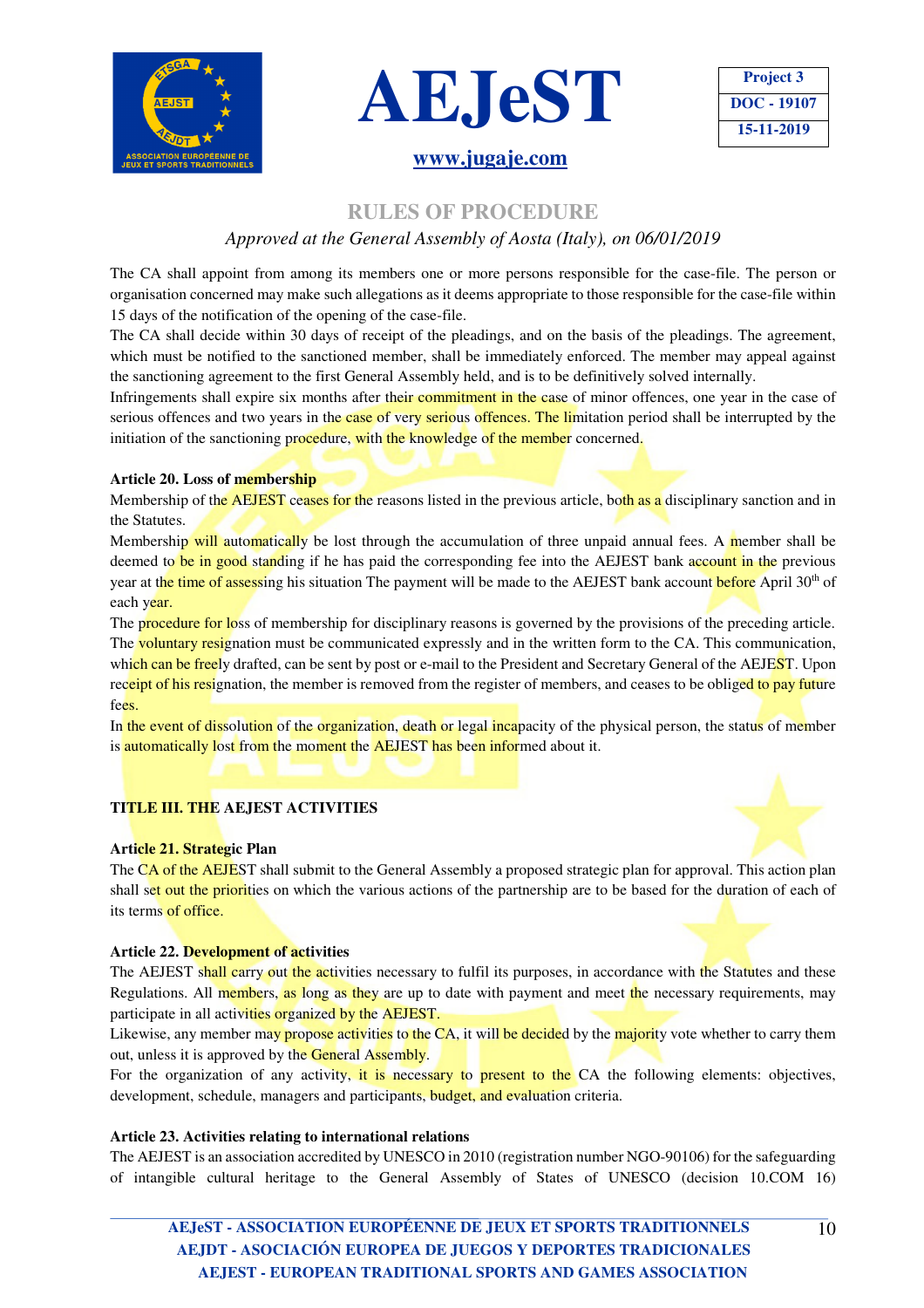



| <b>Project 3</b> |
|------------------|
| DOC - 19107      |
| 15-11-2019       |

# **RULES OF PROCEDURE**

*Approved at the General Assembly of Aosta (Italy), on 06/01/2019* 

(https://ich.unesco.org/en/decisions/10.COM/16). The renewal of this accreditation was received in 2015 and will have to be confirmed periodically.

Considering that traditional games and sports have no geographical or cultural borders, the AEJEST aims to establish international relations with organisations and individuals from Europe who are not yet members of the AEJEST and also from outside the European continent.

The AEJEST has formalized agreements or conventions with different organizations that are published and updated on the website

This desire to promote networking on an international level originated in 2009 with the AEJEST being a founding member of the International Association of Traditional Games and Sports (ITSGA) on the occasion of an international meeting held in Aranda de Duero (Spain) with the intent to promote actions in this global organization.

### **Article 24. Activities related to the languages to be used in the official communiqués of the AEJEST**

Given the diversity of organizations, countries, regions and languages used by the members of the AEJEST, it is established that all official communications of this Association should be in French and whenever possible also in Spanish and English. Any administrative problem to be solved will use French as the language of administrative use since its legal seat is in France.

In addition, simultaneous translation will be provided at the general assemblies of the AEJEST.

### **Article 25. Norms of institutional image of the AEJEST**

For the projection of a coherent and unitary image in benefit of the homogeneity and normalization of a single image, it is essential that every person who has responsibility applies the corporate image of the AEJEST. The files can be downloaded in different languages

All members engaged in institutional activities on traditional games and sports are obliged to use the AEJEST images and to do so in an appropriate manner.

### **Article 26. Activities related to the communiqués on the AEJEST website**

The **following protocol** is established for the publication of news from AEJEST members on the website.

- Type of news to be published on the WEB
	- 1. Those which make explicit reference to the AEJEST
	- 2. Those that the CA considers important because they have an impact on the region. Priority will be given to the publication of activity reports.
	- 3. Those referring to publications, festivals, cultural interchanges and conferences
	- 4. Those in which 2 or more member associations participate
	- 5. Give news of activity between a member association and another international association/s.

- Procedure to be followed in publication

- 1. Any member association of the AEJEST may request publication of its actions (activities). To do this you must fill out the following link (for Spanish) Spanish: http://jugaje.com/wp/informar-actividad/
- 2. Information should be sent at least 2 weeks in advance. Attention:
	- a) The title and text must be written, at least, in French, English and Spanish.
	- b) Whenever possible, use short, simple sentences.
	- c) Do not attach tables or graphics to the text.
	- d) News is the responsibility of the person sending the information.
	- e) The editorial board reserves the right not to publish news items whose content is considered inappropriate or whose format does not suit the proposed characteristics.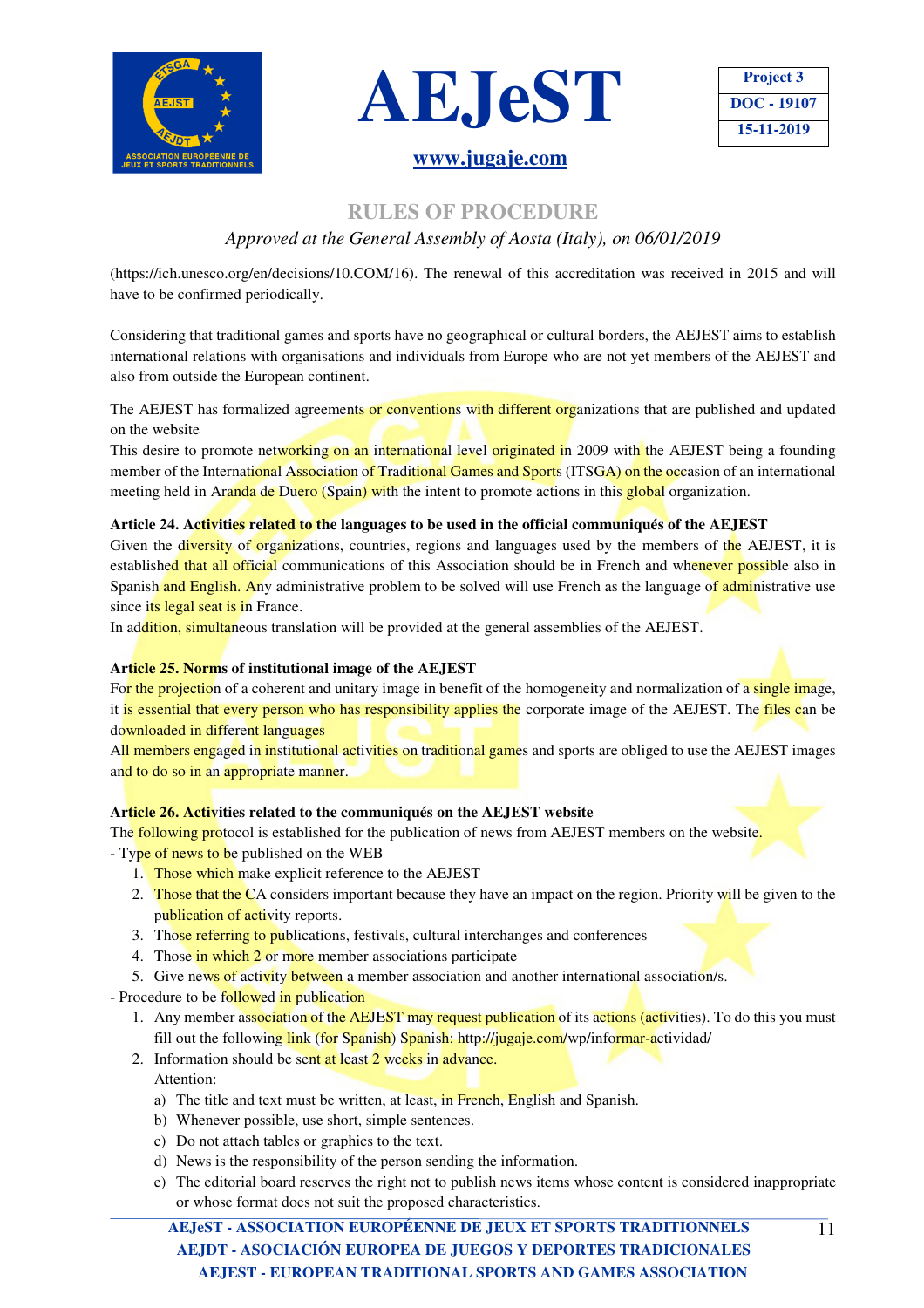



## **Project 3 DOC - 19107 15-11-2019**

### **RULES OF PROCEDURE**

### *Approved at the General Assembly of Aosta (Italy), on 06/01/2019*

f) Proof of ownership or transfer of the images to be published must be provided.

### **Article 27. Activities relating to communications in other media**

The CA will approve the protocols and requirements to be met for its presence and management in social networks, as well as the publication of a newsletter and / or journal of the AEJEST.

### **Article 28. Activities related to the recognition of good practices in the protection and promotion of TSGs**

It is a source of pride to belong to the AEJEST and to participate in the custody, safeguarding and dissemination of traditional games and sports (TSG) as intangible heritage. For this reason, it is necessary for the AEJEST to promote the public recognition of individuals and organisations of the AEJEST or other Institutions as examples of good practice in the safeguarding, promotion and dissemination of AEJEST.

Next, the protocol to be followed for the recognition of persons or entities is established. 1.- Objective

This call aims to identify and promote good practices for the safeguarding, promotion and dissemination of Traditional Games and Sports. For this reason, the contribution of people and organisations linked to the field of Traditional Games and Sports is to be recognised as examples of good practice.

2.- Types of recognitions

- Two types of recognition of good practices are established:
	- a) Individual
	- b) Collective
	- c) Honorary Member. Exceptionally, the CA may appoint as an honorary member of the AEJeST those people who, on their merits, are considered appropriate.

3.- Award

The people and/or entities awarded by the AEJEST will receive a symbolic award created for this purpose and also an accrediting diploma. In both the individual and collective categories, one award may be given each year.

4.- Candidates

- Candidates may be:
	- a) AEJEST members (individual or collective).
	- b) People or groups outside the AEJEST, linked to Traditional Games and Sports.

Candidates may be presented by the Council of Administration or by three members of the AEJEST.

### 5.- Candidatures

The merits and the progress in time that the candidates (organizations or people) contribute will be valued in some of the following sections:

### a) Training:

- Organisation of training activities for official bodies (Ministry of Education or Universities) at different formal educational levels: infant education, primary education, secondary education, baccalaureate, university education.
- Organisation of training activities carried out by other bodies: courses organised by federations (courses for monitors, referees, etc.), courses organised by associations and other bodies recognised in their country (summer schools, training days, etc.).
- b) Competition:
	- Promotion of Traditional Games and Sports Competitions in the federative or associative context.
	- Recovery or impulse of new TSG modalities.
	- Recovery or activation of new categories of competitions (according to gender, age, prizes ...)
	- Members of the steering committee, organising committee, participation in volunteer programmes that have a great impact on the survival of one or more TSG modalities.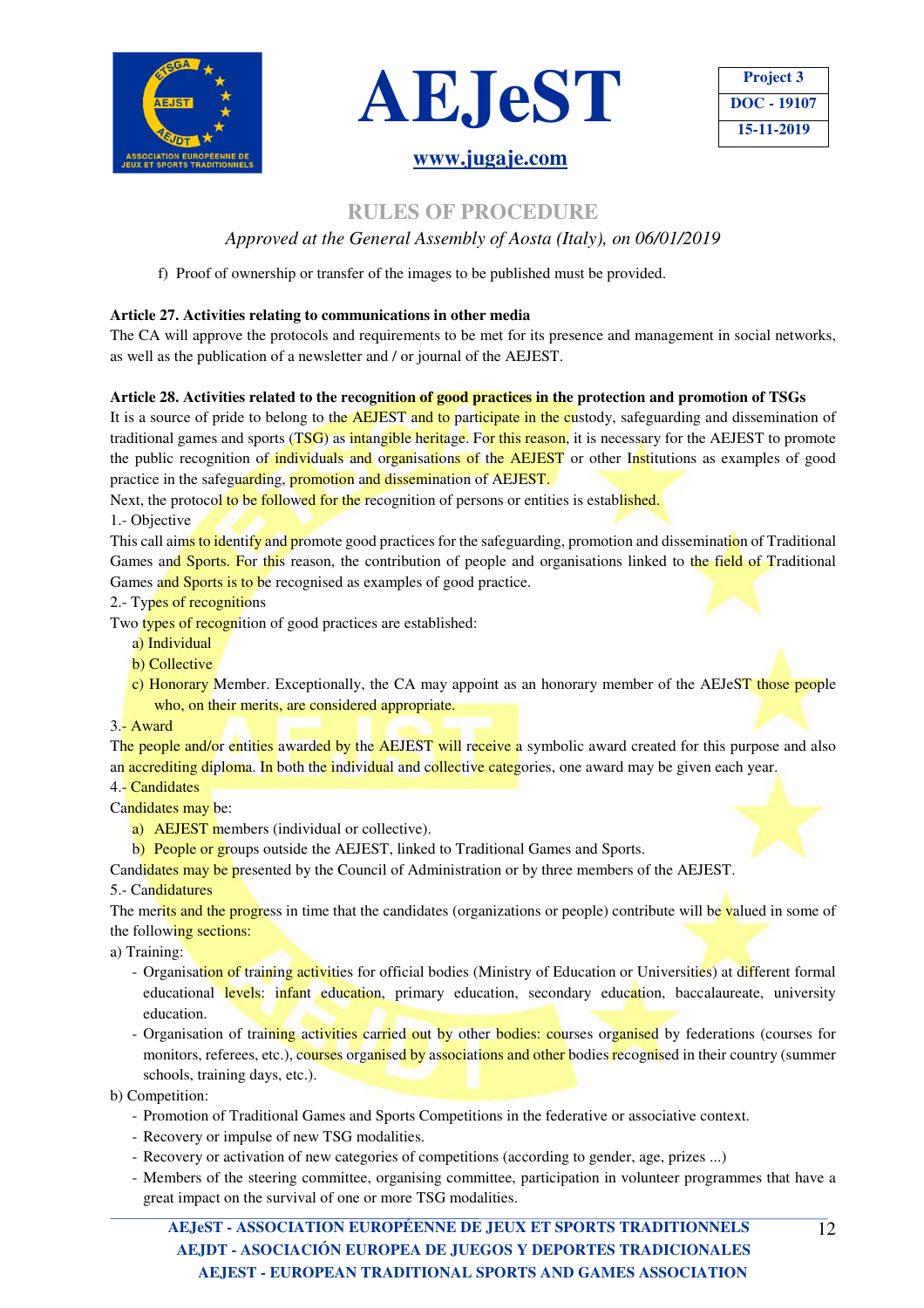





### **RULES OF PROCEDURE**

### *Approved at the General Assembly of Aosta (Italy), on 06/01/2019*

- Athletes who have stood out for any competition in the game or in the promotion of TSG values.

### c) Research:

- Direction and/or participation in competitive projects for the protection or promotion of TSGs, in official calls of their locality, region, country, European or international level.
- Direction of doctoral theses, master's degree works, end-of-degree works on traditional games and sports.
- Direction and/or member of an officially recognized research group that promotes TSG research.
- President or member of the scientific committee of international congresses of TSG.
- Author of scientific articles published in impact journals; author of scientific books or book chapters on TSG.
- Invited speaker and presentation of conferences, round tables, communications, scientific poster in international congresses of TSG.
- Prizes obtained for research work.
- d) Promotion and dissemination of TSGs:
	- Development of TSG dissemination materials: educational materials, audiovisual productions, exhibitions, websites, blogs, sections in local or regional press.
	- Radio programs, television programs, or other media.
	- School campaigns, meetings, exchanges.
	- Obtaining TSG patents.
	- Elaboration of game materials.

### 6.- Deadline for submission

The nomination period will be open from the date of the General Assembly until February 15<sup>th</sup> of the following year. Applications must be submitted by completing the relevant document, which should be forwarded to the Secretary General for transmission to the President of the AEJEST and the members of the Commission. (ANNEX 6)

### 7.- Evaluation of the candidatures

The CA will approve the composition of a Committee for the evaluation of applications. This Committee, which will be in charge of evaluating the different candidacies, will be made up of the members of the CA representing the Social Resources Presidency and Vice-Presidency projects (incumbents and deputies) and the Secretary General. In addition, up to three representatives of the Social Resources Project work team may join in.

### 8.- Selection of candidates

Once the deadline for the presentation of candidatures has expired, the Commission will draw up a list of the candidates presented, assess their merits and submit the proposal for recognition to the CA.

The CA will study the proposal for recognitions, which will be put to vote, and the results of which will be reported to the members of the AEJEST and the interested parties at least one month before the General Assembly.

The agenda of the General Assembly shall include, as an item, the presentation of acknowledgements and distinctions, which shall thus be recorded in the minutes of the same.

The prize-winning persons and entities will have the opportunity to address the members of the Assembly.

9.- Publicity of candidacies

The candidacies presented and the resolutions of the Commission and the Council of Administration will be publicised through the different means of communication (website, bulletin, social networks, etc.).

### **Article 29. Activities related to the elaboration and updating of the database of the members of the AEJEST.**

In order to make the AEJEST a network of networks it is essential to have as much data as possible on examples of good practice and needs of AEJEST members. To do it, the CA must be provided with the necessary information, by appropriate means. This way it will be possible, among other actions, to: a) identify the different groups of members; b) identify examples of good practices in the different areas of the TSG; c) promote interactions between members who have similar concerns and needs; d) define the scope of the actions and the number of people who participate directly in the actions promoted by the members of the AEJeST.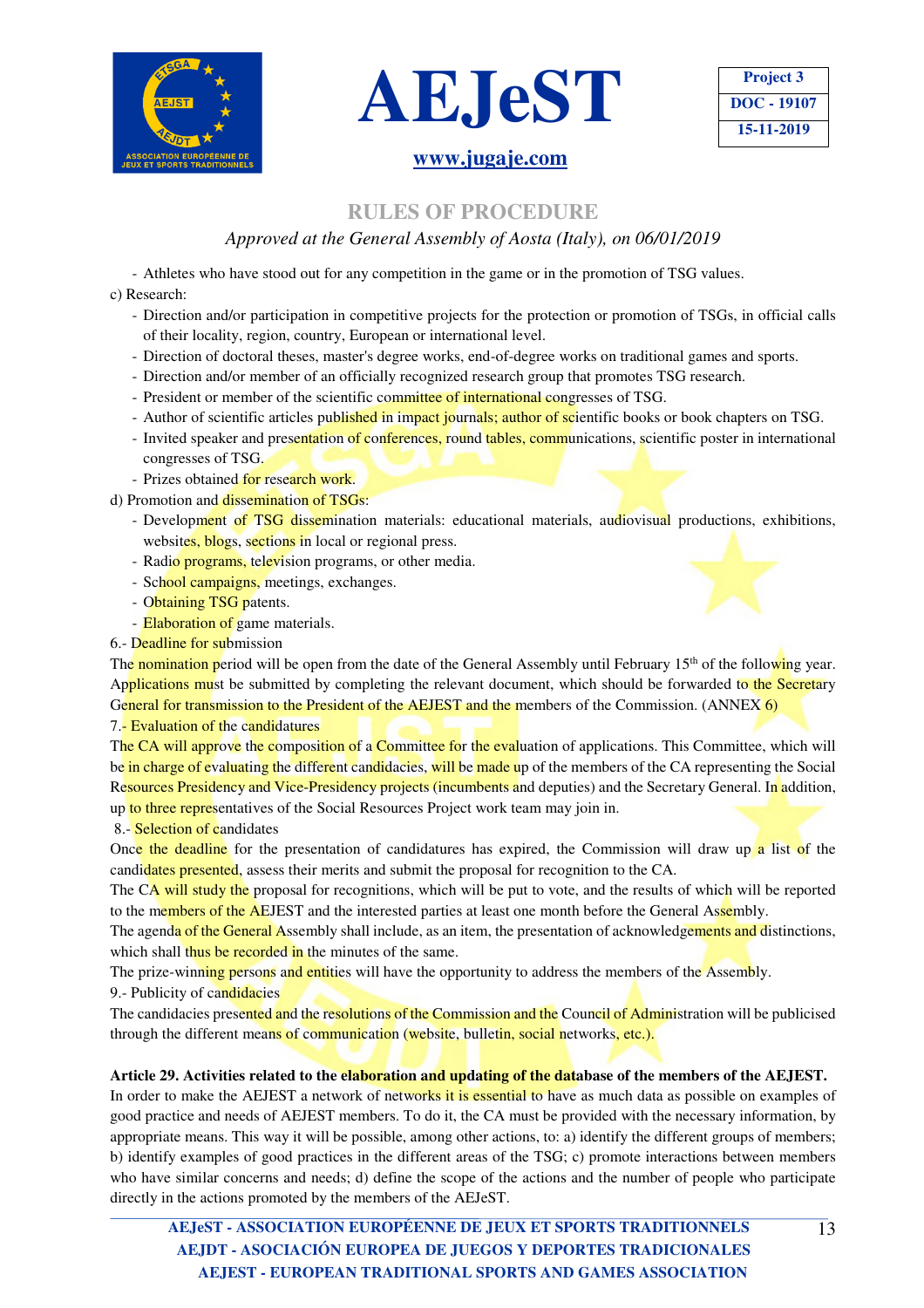



**Project 3 DOC - 19107 15-11-2019** 

### **RULES OF PROCEDURE**

*Approved at the General Assembly of Aosta (Italy), on 06/01/2019* 

### **TITLE IV. OPERATION OF THE AEJEST**

### **Chapter I. The Council of Administration (CA)**

### **Article 30. Composition of the CA**

The CA is the representative body that manages and represents the interests of the AEJEST, in accordance with the provisions and directives of the General Assembly. The CA is made up of a minimum of 5 and a maximum of 9 people. Each member, with the exception of the President, shall have another deputy member.

The CA will have at least the following positions: President, Secretary General and Treasurer, also known as Vice President of Economic Resources. The rest of the members will be considered vice-presidents

Unless otherwise agreed by the General Assembly, the positions of the CA will be exercised free of charge and the holders will have voice and vote in the GA if they do not have it as representatives of any legal person of the AEJEST.

### **Article 31. Designation, vacancies and termination of the members of the Council of Administration**

Designation. The GA shall elect the members of the CA by the majority of votes required in each case. Nominations must be submitted at least 30 days prior to the holding of the General Assembly and will be disseminated in an appropriate manner.

Each candidate team will be composed of a minimum of 5 and a maximum of 9 members plus a maximum of 8 substitutes. Each candidature must indicate the persons who will hold the positions of President, Secretary General and Treasurer. In turn, they must submit their proposal for an action plan. In the candidacies there can only be a maximum of 2 members of the CA who are not mandated by a member entity.

Vacancies. In the event of the absence or sickness of one of its members, he shall be temporarily replaced by his deputy. The functions of the vacant members will be provisionally filled by the corresponding substitutes or, if necessary, by the other members of the CA, until the final election by the General Assembly of the person who will occupy the vacant position.

In the event of a vacancy in the office of President, the latter shall be provisionally replaced, until his election by the General Assembly, by one of the Vice-Presidents at the discretion of the President.

- Cessation. CA members will cease or resign:
	- a) On expiry of their terms of office.
	- b) By voluntary resignation communicated in written form to the CA.
	- c) By agreement of the General Assembly, in the event of non-compliance with the obligations entrusted to it.
	- d) By the vote of censure agreed by the CA by two-thirds of the votes present and represented.
	- e) For ceasing to belong to the Association that endorsed him/her, and afterwards agreed by the CA.
	- f) Because its association ceases to belong to the AEJeST, unless it continues as an individual member.

### **Article 32. Meetings**

The CA meets at least once a year and each time it is convened at least four days in advance by its chairman or at the request of at least one quarter of its members.

The presence of at least half the number of CA members, including voting delegations, is necessary for deliberations to be valid. Only one delegation of vote per person shall be permitted.

The following meeting modalities are established:

a) Face-to-face meeting. It consists of the physical presence of the members of the CA at the agreed place and date. People who have to participate in these meetings will be invited and any expenses incurred will be reimbursed, except if there is negligence in any action related to that trip: for example, pay a second flight if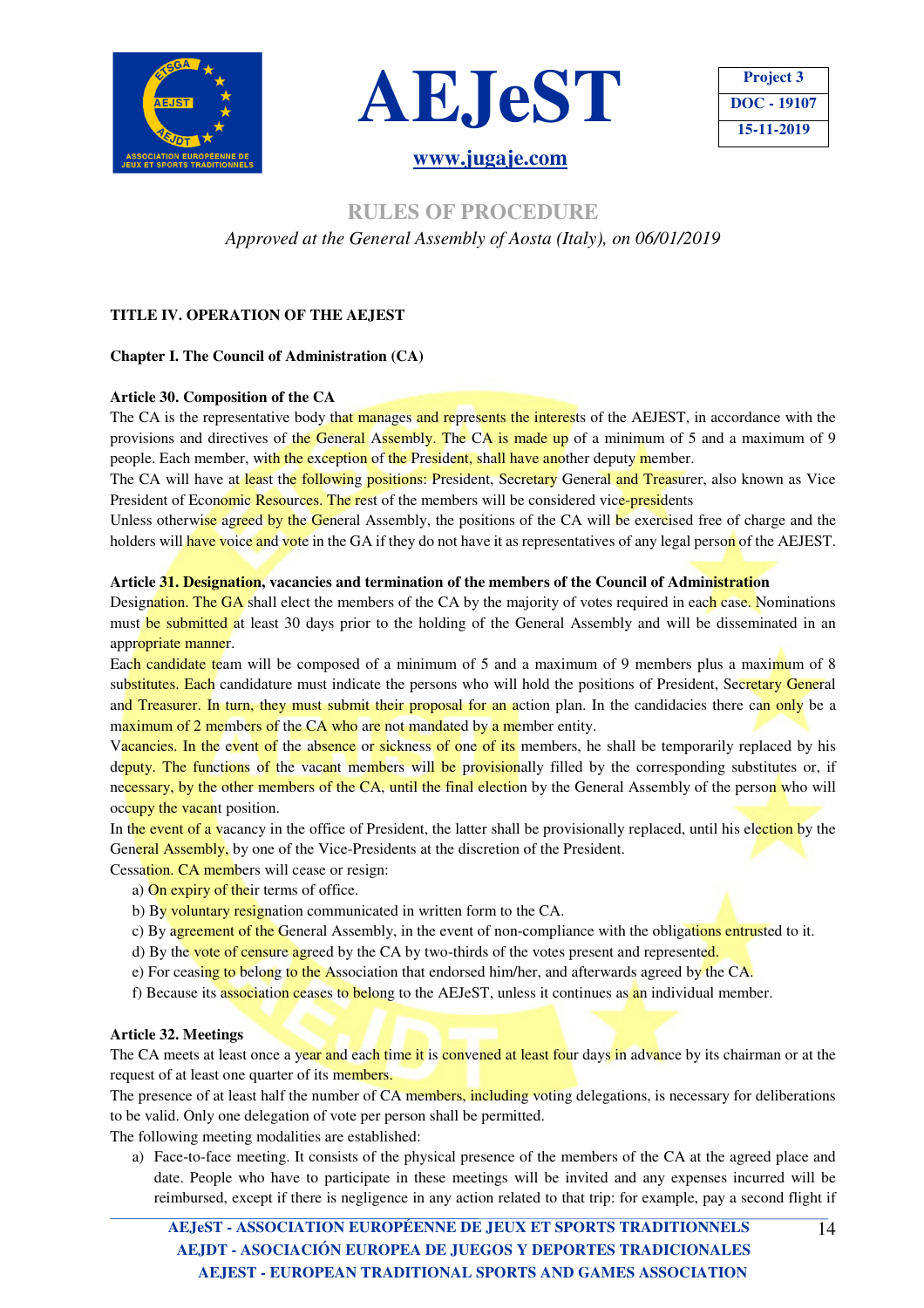





### **RULES OF PROCEDURE**

### *Approved at the General Assembly of Aosta (Italy), on 06/01/2019*

the first flight was missed due to late arrival without just cause; travel in first class (business). It will be convenient that whenever possible the organization can assume the expenses of attendance of other experts on some of the topics to be discussed at the meeting.

- b) Meeting by video conference. Corresponds to a meeting with the presence of the members of the CA through the use of some of the technological resources (e.g. Skype, Gmail+...).
- c) Virtual meeting. It is established so that during the agreed date and time the members of the CA can express their opinion or vote on the matter or matters to be dealt with.

All meetings may be recorded using audiovisual resources to facilitate the drafting of the minutes and the revision of the corresponding agreements.

In order for their resolutions to be valid, they must be taken by a majority of the votes present and represented. In the event of a tie, the Chairman or the person exercising his functions shall have the casting vote.

Minutes of the sessions of the CA will be drawn up of the agreements dealt with, which will be recorded in the file of the AEJEST. At the beginning of each meeting of the Council of Administration, the minutes of the previous session shall be read out for approval, unless the Council of Administration itself has agreed to their approval at the end of the meeting.

In all matters, individual votes may be cast, provided that they are in writing and shall be recorded in the Minutes.

### **Article 33. Powers of the CA**

The **faculties of the** CA shall be extended, in general, to all acts proper to the purposes of the AEJEST, provided that they do not require, according to the Statutes or these Regulations, the express authorisation of the General Assembly. In **particular, the Council of Administration shall be in charge of the matters expressly attributed by the Statutes.** 

### **Article 34. President**

The President shall have the following powers:

- a) To legally represent the Association before all kinds of public or private bodies.
- b) Convene, preside and adjourn the sessions of the General Assembly and the CA. To direct the deliberations of the general assemblies and the meetings of the CA.
- c) Order payments and authorize with his/her signature the documents, minutes and correspondence of the CA and/or the General Assembly.

Any extraordinary financial decision must: (1) be voted on; and (2) be recorded in the minutes. Subsequently, the president can order that expense.

- d) The Executive Committee composed at least of the President, the Secretary General and the Treasurer, may authorise financial decisions relating to expenditures of less than 1000 Euros, as well as decide on the planning of official travel expenditures of persons representing the AEJEST. It may also exercise other duties decided at any time by the CA.
- e) Adopt any urgent measure that the good functioning of the AEJEST advises or that in the development of its activities is necessary or desirable, without prejudice to later reporting to the CA.

The President may be replaced from time to time by one of the Vice-Presidents, at the discretion of the President, depending on the subject in question, and acting by virtue of a special mandate granted by the President himself.

### **Article 35. Secretary-General**

The Secretary shall be responsible for the following functions:

- a) To take minutes of the meetings of the organs of the association.
- b) Processing the register of members (additions and deletions).
- c) To carry and to guard the official documentation of the association, as well as the rest of documents and files.
- d) Issue certifications.

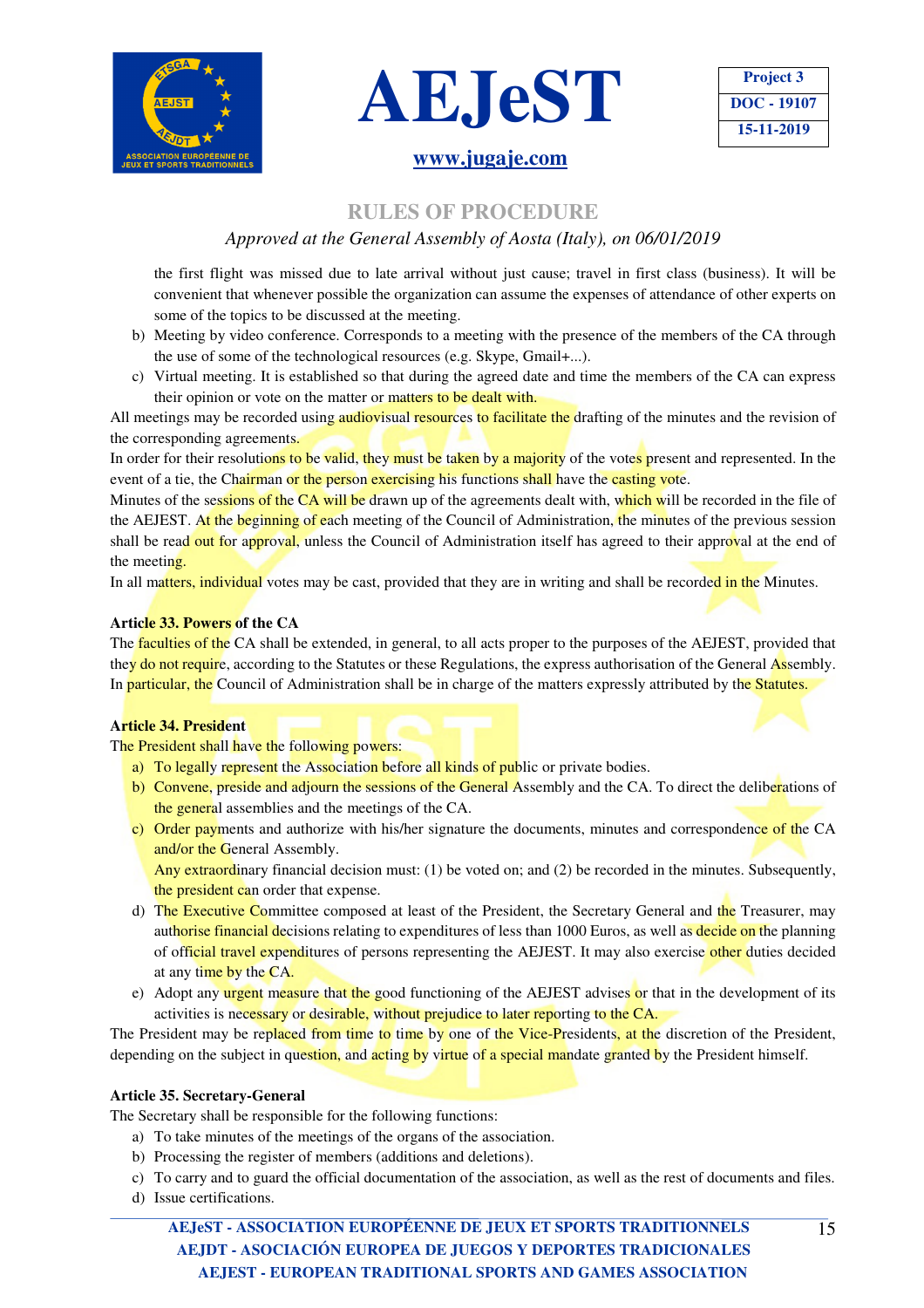





### **RULES OF PROCEDURE**

### *Approved at the General Assembly of Aosta (Italy), on 06/01/2019*

- e) To act as secretary to the organs of the entity.
- f) Carry out communications on the appointment of the Council of Administration
- g) Ensuring compliance with the documentary obligations in the terms that legally correspond.
- h) Collaborate with the President in convening and carrying out the sessions of the General Assembly and the CA, giving an account of the agenda and participating in the direction of the debates. In the case of the General Assembly and the winter meeting of the CA, it will be coordinated with the organizing committee of the entity responsible for that organization to ensure that they take place under optimal conditions.

### **Article 36. Treasurer or Vice President of Economic Resources**

The person acting as Treasurer, also known as the Vice President of Economic Resources, shall be assigned the following functions:

- a) To collect and safeguard the funds belonging to the Association.
- b) To comply with payment orders issued by the President.
- c) To present the annual accounts and the budget for the current financial year.
- d) Coordinate the search for new financing resources: sponsors, subsidies, donations, patronage, etc...

### **Article 37. The other members of the Council of Administration**

The rest of the members of the CA shall hold the position of vice-president and shall exercise the duties proper to their responsibility, as well as those arising from the delegations or work commissions that the CA itself approves and/or entrusts.

### **Chapter II. The General Assembly**

### **Article 38. Nature**

The General Assembly is the supreme governing body of the AEJEST in which all full members of the AEJEST are represented. It is made up of representatives of the associations as well as pledges of individual members.

At the GA, each legal entity member has one vote. A system of representation of natural persons members by means of compromiser is established. Each compromiser has one vote.

The other representatives of each legal entity as well as the non-committal individual members and honorary members have the right of access to the General Assembly and can participate in the debates, but do not have the right to vote, except if they are members of the CA.

All legal persons and pledges that are up to date with the payment of all their dues shall have the right to vote. The payment must be done one month before the day of the General Assembly.

### **Article 39. Representation and delegated vote**

Representation. Legal entities shall be represented at the General Assembly by the person they appoint by presenting the established model certificate. The representation shall be verified before the beginning of the session of the Assembly.

Commitments. The Council of Administration shall establish the maximum number of pledge members who may attend each meeting of the General Assembly. This shall take into account the number of legal persons and the number of physical persons who are members of the AEJEST. The number of commitment members attending the GA may not exceed 20% of the total number of legal person members. The Council of Administration shall establish the criteria for the election of the members who shall act as commitment members.

Delegated vote. Legal entities may authorize the delegation of their vote to another member of the AEJEST attending the Assembly. Individual members shall be represented by commitment members.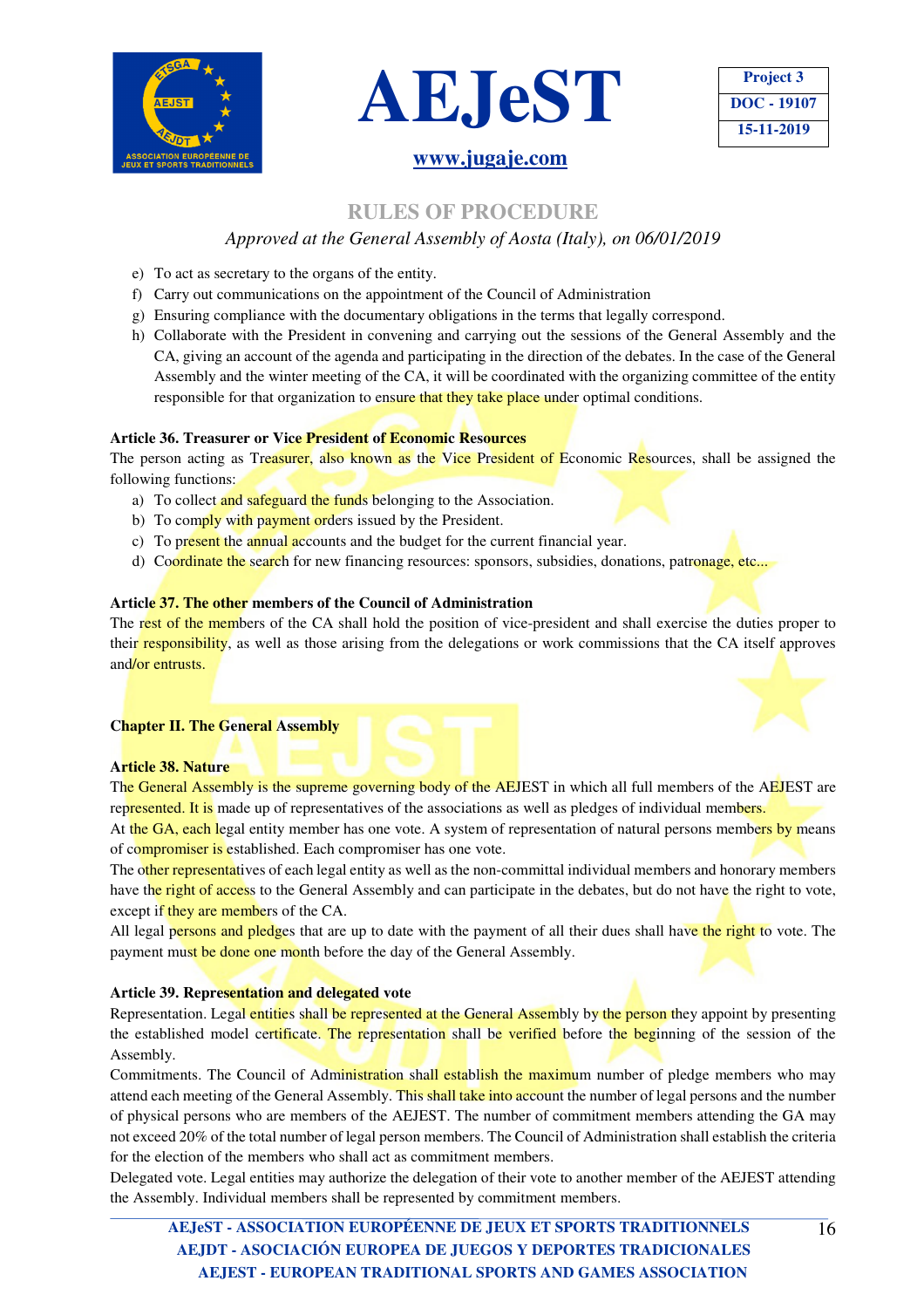

![](_page_16_Picture_1.jpeg)

![](_page_16_Picture_2.jpeg)

### **RULES OF PROCEDURE**

### *Approved at the General Assembly of Aosta (Italy), on 06/01/2019*

Each member attending the Assembly may accredit and exercise a single delegated vote.

The delegation of vote must be communicated to the Secretary General of the AEJEST, by any available means, within a period of not less than seven calendar days following the holding of the General Assembly using the established model.

At each General Assembly, an Accreditation Board will be constituted to verify the representation and the delegation of vote of the members of the AEJEST. The Accreditation Board will be composed of three people previously elected by the CA. It shall receive and review the certificates of representation and delegation of vote, as well as the identity of the compromisers and shall determine the validity of the list of members of the Assembly. If complaints exist, they will be resolved by the President of the AEJEST before the start of the GA.

The representation and delegation of vote shall be evidenced by a certificate issued by the entity signed by its President or Secretary. (ANNEX 9). This document must contain at least the following elements:

Mr/Ms. (*Name and Surname*), representative of the *(name of the entity*) I give the power to represent and vote for us to Mr/Ms. (*Name and Surname*), representative of the (*name of the entity*) in the next general assembly of the European Association of Traditional Games and Sports (AEJeST) that will take place in (*name of the city, country and date).*

Signature, Date and place

### **Article 40. Ordinary General Assembly**

The meeting of the Ordinary General Assembly shall be held once a year. Its objective shall be the discussion and approval of the following matters:

- a) The Activity report,
- b) The general lines of action of the association,
- c) The financial statement for the previous year and the approval of a plan or budget for the current year,
- d) Proposals from members that have been sent to the President and Secretary General at least 30 days before the meeting. The inclusion of any proposal on the agenda will require the support of a minimum of 3 voting members.
- e) As well as all those matters that the Council of Administration deems appropriate to deal with and that are not expressly assigned to the Extraordinary General Assembly.

As the members of the AEJEST move from very different regions and countries in Europe, it is necessary to optimise the time **available for dealing** with the different items on the agenda. For this reason, in the event that there are many proposals from the members of the Association, the CA will select those it considers most relevant and will proceed to their approval at the beginning of the session.

Likewise, the priority will be established in the turn of words of those persons who have sent in written form their contributions to the documentation provided on the different points of the agenda.

As a general rule, two speaking rounds are established to deal with any item on the agenda. The President may limit the time allowed to speak.

### **Article 41. Extraordinary General Assembly**

Extraordinary Assemblies shall be held, upon convocation by the Chairman, the CA, or at the request of at least 1/3 of the members with voting rights.

The functions of the Extraordinary General Assembly are as follows:

- a) Modification of statutes.
- b) Election of the CA.
- c) Agree on the dissolution of the association and the disposition of the resulting assets.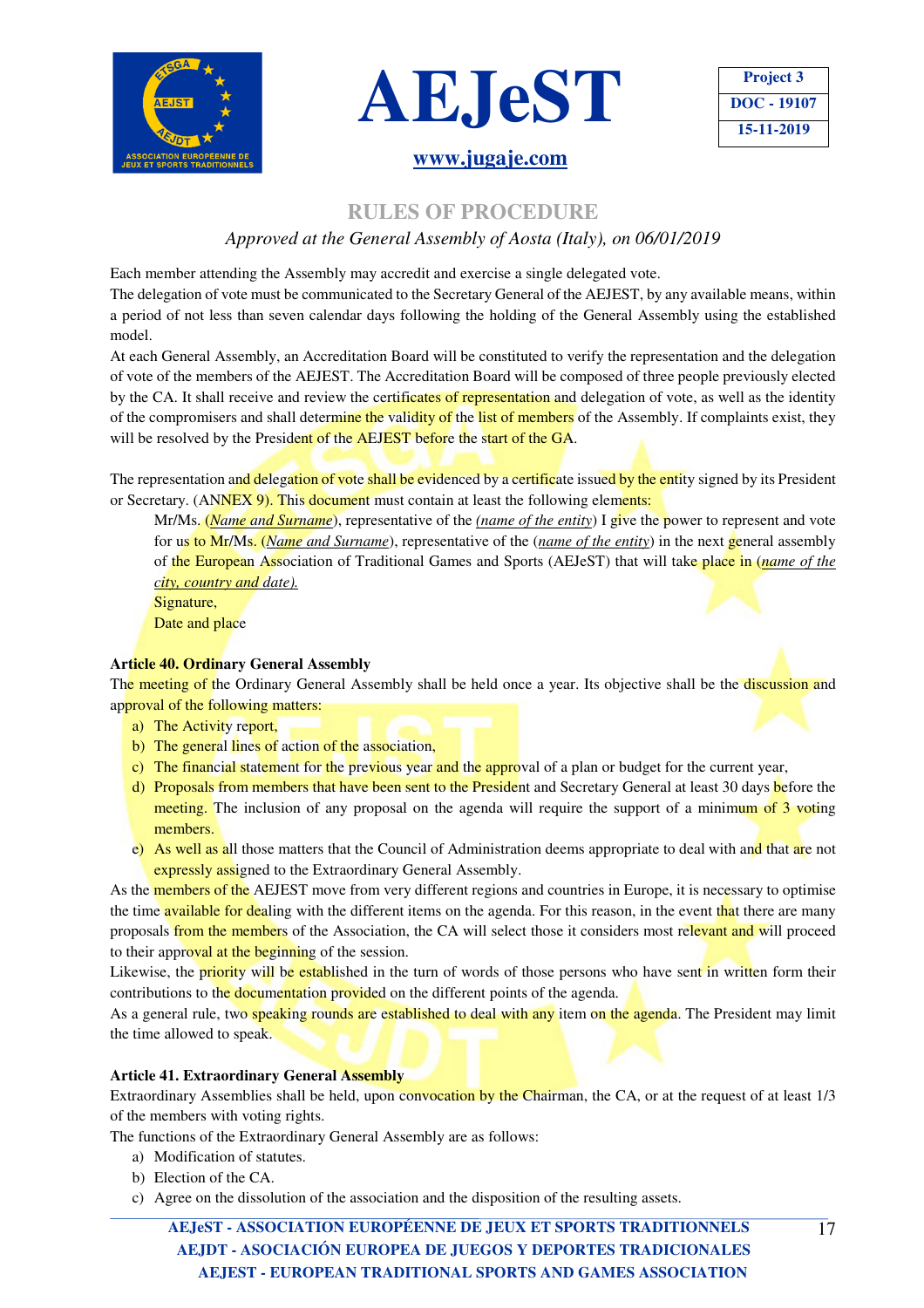![](_page_17_Picture_0.jpeg)

![](_page_17_Picture_1.jpeg)

### **RULES OF PROCEDURE**

### *Approved at the General Assembly of Aosta (Italy), on 06/01/2019*

d) All those that are not expressly assigned to the Ordinary General Assembly. The Extraordinary General Assembly may be held on the same day as the Ordinary General Assembly.

### **Article 42. Calls**

The convocations of the General Assemblies, both ordinary and extraordinary, shall be made by e-mail to the members of the AEJEST, at least 30 calendar days before it is held, telling the place, day and time of the meeting, as well as the agenda.

The agenda is drawn up by the President, after hearing the CA and the requests of the members. Whenever a new member is present or a member attending for the first time, he/she will be given the opportunity to make a brief presentation of his/her organization (2 minutes). Likewise, the organisers of the next GA or CA meeting will also intervene to provide the most relevant information.

The last item on the agenda will be requests and questions from members.

Together with the convocation to the GA meeting, or at least 15 days before the session, the necessary working documents will be sent by e-mail. Exceptionally, in the case of an extraordinary or electoral session, the deadline for sending working documents may be shorter.

### **Article 43. Quorum of constitution**

General Meetings, both ordinary and extraordinary, shall be validly constituted on first call, when at least half plus one of the members with voting rights are present or represented, and on second call regardless of the number of members present or represented. The right to vote in the Assembly is conditioned by the payment of the corresponding social quotas.

Between the first and second call there will be 15 minutes.

### **Article 44. Conduct of meetings**

The meetings of the AEJEST Assembly are directed and chaired by the President and, in his absence or impediment, by one of the Vice Presidents authorized by the President or by the CA.

At the beginning of the Assembly the Secretary General will indicate the number of members present with the right to vote and the members who are represented by the attendees. In this way the total number of votes present or represented will be known.

Each member of the Assembly shall have the right to submit proposals for approval, to pose questions, to participate in the discussion of matters of interest for the development and promotion of the traditional Games and to discuss all matters of the competence of the Assembly in the manner and under the terms provided in these Rules and/or in the rules decided at the GA itself or approved by the CA.

The rest of the attendees may present amendments to the proposals, which must in no case imply a direct rejection of the proposal presented. If the proposer accepts the amendment, it will be incorporated into the text. At the end of the debate, only the proposer will have the right of reply.

During the Assembly, each proposal may be presented for a maximum of five minutes, with the exception of interventions to reports by the CA. As far as the voting procedure is concerned, the amendment furthest removed from the proposal will be voted on first and the full text at the end.

The President will resolve any doubts that may arise during the GA and may take the necessary measures to ensure the order and proper functioning of the GA.

### **Article 45. Adoption of agreements**

Resolutions shall be adopted by a simple majority of the votes of the persons present or represented, that is to say, when the affirmative votes exceed the negative votes, null votes, blank votes or abstentions not being computable for these purposes. The exception to this rule are cases of modification of statutes, dissolution of the AEJeST, disposition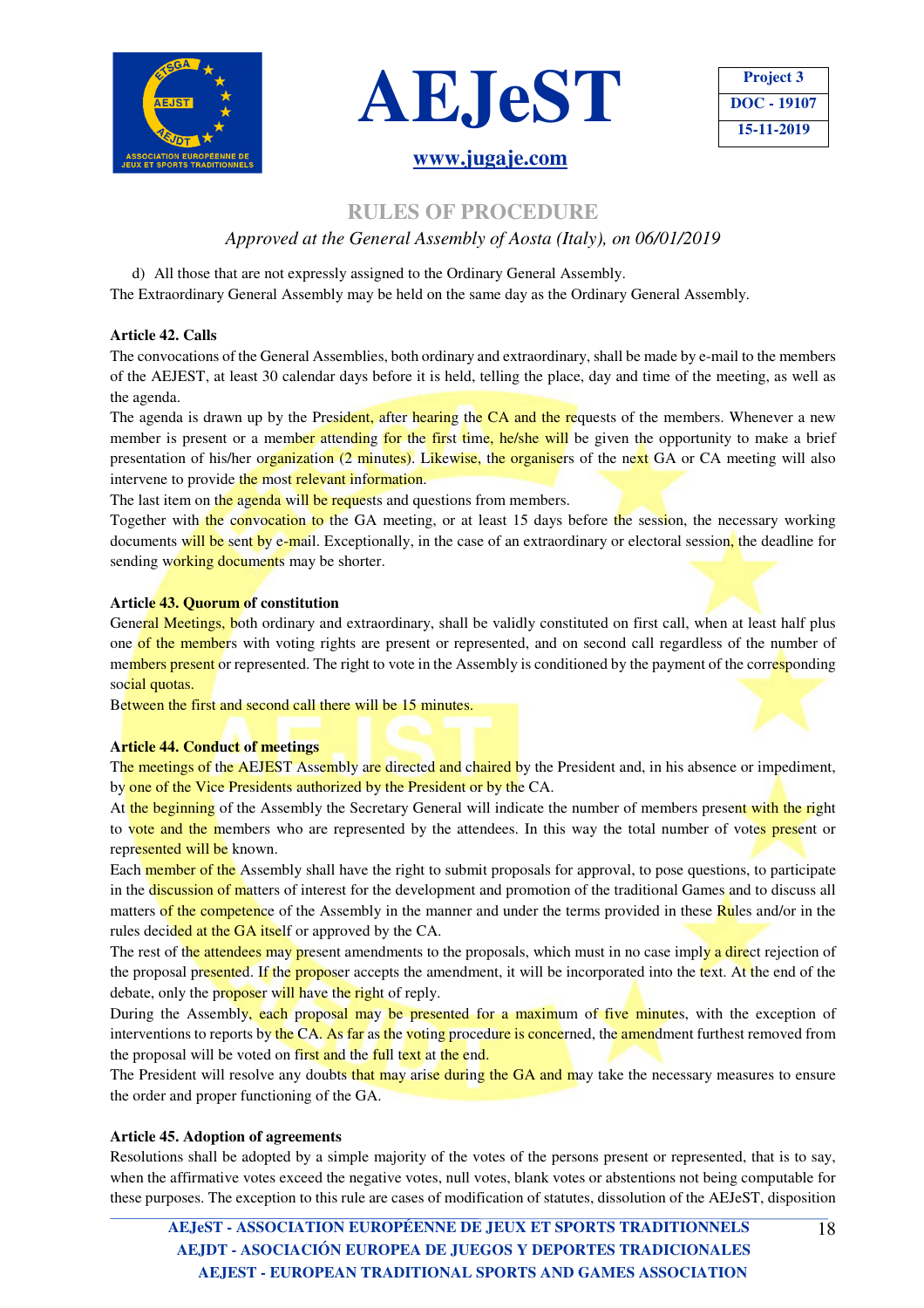![](_page_18_Picture_0.jpeg)

![](_page_18_Picture_1.jpeg)

### **RULES OF PROCEDURE**

### *Approved at the General Assembly of Aosta (Italy), on 06/01/2019*

or disposal of assets, for which a two-thirds majority of the votes of the persons present or represented will be required. In the event of a tie, the Chairman or the person exercising his functions shall have the casting vote. Mechanisms will be established to ensure that the vote is secret, if this option is chosen. Voting by general assent may

be agreed.

The Secretary of the CA shall draw up the minutes of each meeting, which shall reflect the place and time of the meeting, the list of attendees and in what condition, the agenda, a summary of the deliberations, the text of the resolutions adopted and the result of the voting. The Assembly may also be documented in audio or video format. The minutes will be sent to all members of the AEJEST, and a summary of the agreements will be published on the website. At the beginning of each meeting of the General Assembly, the Minutes of the previous session shall be read for approval if appropriate, unless the Assembly itself agrees to approve the minutes at the end of its meeting.

### **Article 46. Powers of the General Assembly**

The powers of the General Assembly are those expressly attributed to it by the Statutes.

In the management of the work of the Assembly, the President or one of the Vice-Presidents authorized by him, with the assistance of the Secretary:

- Ensures that the work of the Assembly is carried out in accordance with the established agenda and in accordance with these Internal Rules.
- Gives the floor to representatives and other participants in the Assembly.
- Determines which of the proposed proposals and conclusions were adopted,
- Publishes the results of individual voting,
- Guarantees order and work in the session,
- Decides on other matters not described in these Rules of Procedure concerning the work of the Assembly.

### **Article 47. Nominations of members to organize the General Assembly or the CA meeting**

If a member of the AEJEST wants to organise a General Assembly (GA), he must present his candidature to the General Assembly. In the case of several candidate organisations, the GA shall elect the seats by ballot for a maximum of the following three years. In this way, there will be enough time to carry out the necessary actions with local institutions and entities.

The candidature must be submitted in written form to the CA at least one month before the General Assembly. The writing should indicate the place and possible dates and a preview of a possible program of the GA.

As far as possible, the GA should be organised between May and September. Exceptionally, the CA will be able to study other alternative dates.

### **Article 48. Organization of General Assemblies and CA meeting**

The host Association is responsible for the technical secretariat, in collaboration with the General Secretariat of the AEJEST. To this end, a work commission will be set up which will be activated at the end of the previous General Assembly and will establish the road map with the actions to be coordinated.

The organisers of the GA will cover the costs of accommodation, meals and domestic transport for one person per member association free of charge during the congresses. The attending commitment members will receive the same grants. All this, up to a maximum of 40 people. If the number of 40 participants is exceeded and the organization cannot assume its expenses, these may be contributed by the AEJEST or prorated among all attendees. They must also cover the cost of simultaneous translation into English, French and Spanish. If necessary the AEJEST can provide some help to ensure this service.

The organisers of the AC meeting will also cover the costs of accommodation, meals and domestic transport for full members of the AC. A representative of the association organising the next GA shall also be treated in the same way.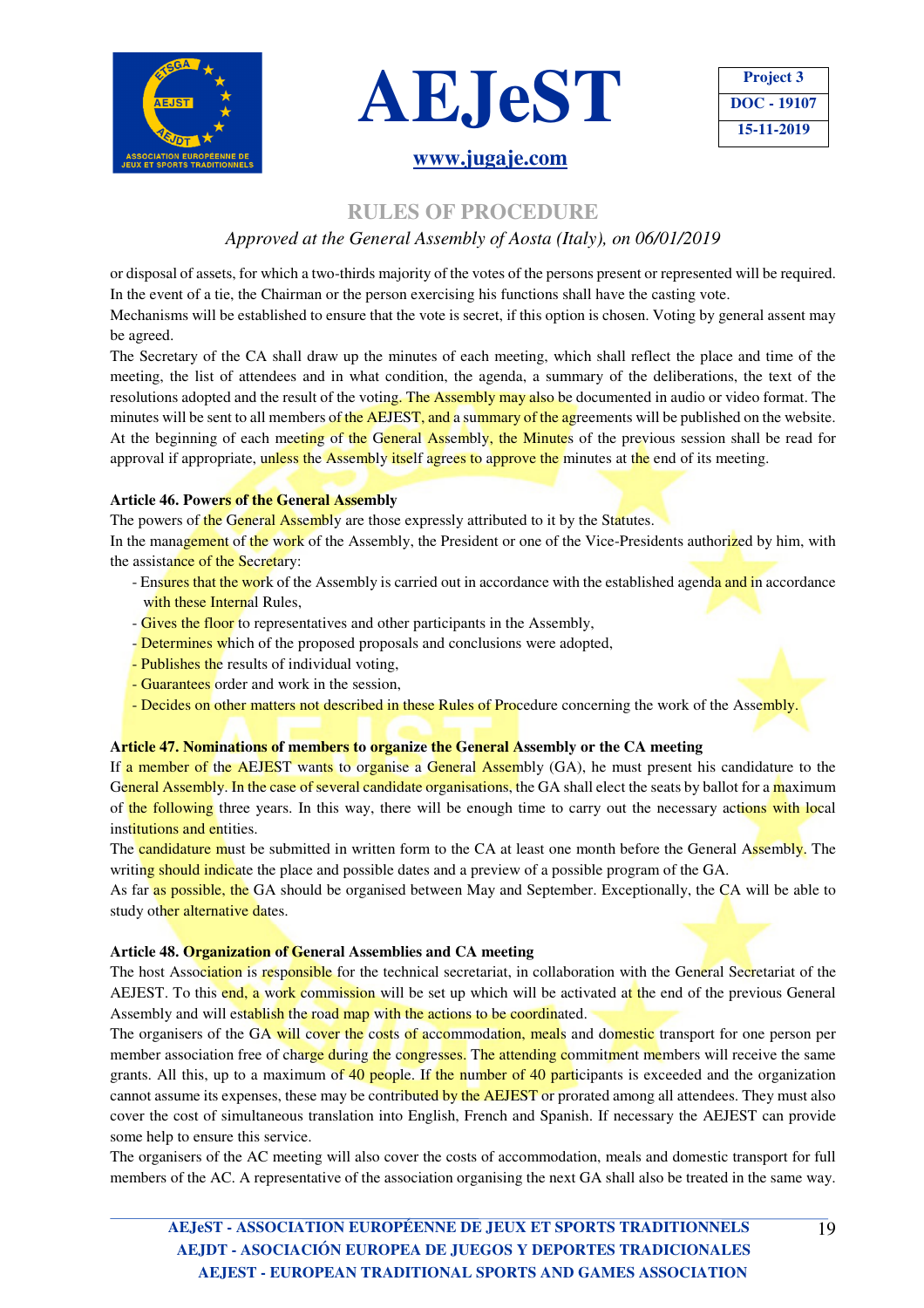![](_page_19_Picture_0.jpeg)

![](_page_19_Picture_1.jpeg)

| <b>Project 3</b> |
|------------------|
| DOC - 19107      |
| 15-11-2019       |

### **RULES OF PROCEDURE**

### *Approved at the General Assembly of Aosta (Italy), on 06/01/2019*

The CA may invite to the GA or the CA Meeting, and cover its expenses, a representative of other organizations not members of the AEJEST (European Parliament, ITSGA...) if it deems it appropriate.

### **Article 49. Agenda of the GA and CA Meeting**

The programme will be defined between the CA and the association organised by the GA.

The General Assemblies and Meetings of the CA should be accompanied by significant events to optimize travel and value the actions carried out by the organizing entity: by way of example they could coincide with:

- Championship finals, official competitions
- Festivals with public
- Conferences, seminars
- Exhibitions etc.

These meetings should include meetings with representatives of local, regional or state political authorities (in the fields of sport, culture, education, welfare, etc.), as well as with those in charge of the most important TSG-related institutions in the area (federations, universities, museums, etc.). The presentation of the meeting and the programme of activities in the media should also be organised. All this set of actions will make it possible to enhance the value of the entities that organize the meetings and will favour the international prestige of the local TSGs.

### **Article 50. Travel expenses of the Council of Administration.**

CA members must cover travel expenses to attend general assemblies. In the case of CA meetings, AEJEST finances only cover travel and subsistence expenses for the travel of CA members.

The criteria to be applied in the compensation of travel expenses are based on the guidelines established by the European Union (EACEA agency, culture programme).

Daily compensation can be paid on the basis of actual costs or at a set amount. The established fare will cover one breakfast and two meals, local transportation including taxi and parking. A justification (in invoice) must be provided in case of application of an established tariff.

a) Expenditure related to means of transport

In the case of air travel, air tickets are reimbursed on the basis of an economy class ticket. There is no maximum limit for trips from third countries, but the ticket must be in economy class.

If travelling by train, the ticket will also be economy class.

In the case of travelling by own car, expenses are reimbursed on the basis of fees per kilometre, currently set at  $0.22 \epsilon/km$ . If you are using miles, you must specify the mileage or convert it to kilometers. When mileage is used it is not possible to claim fuel costs additionally. Whenever possible it is recommended that several people can travel in the same car.

Taxi and parking costs are considered as part of the daily compensation. However, if reimbursement is made on the basis of actual costs, taxi charges may be accepted in duly justified cases (i.e. if travelling early in the morning or late at night, no other alternative is accepted), but in no case may they exceed the limit of the daily allowance.

Important: Keep all invoices, proof of payment, and proof of reimbursement, even if you are reimbursed at a set rate. For travel allowances, keep appropriate documentation showing that the trip was actually made (travel orders, travel reports, travel agency invoice, boarding passes for international travel, copies of hotel bills showing arrival and departure dates, etc.).

b) Expenditure related to accommodation and daily subsistence allowance

If the journey to and from the place of habitual residence takes place on the same day, the person shall be entitled to a half-day allowance.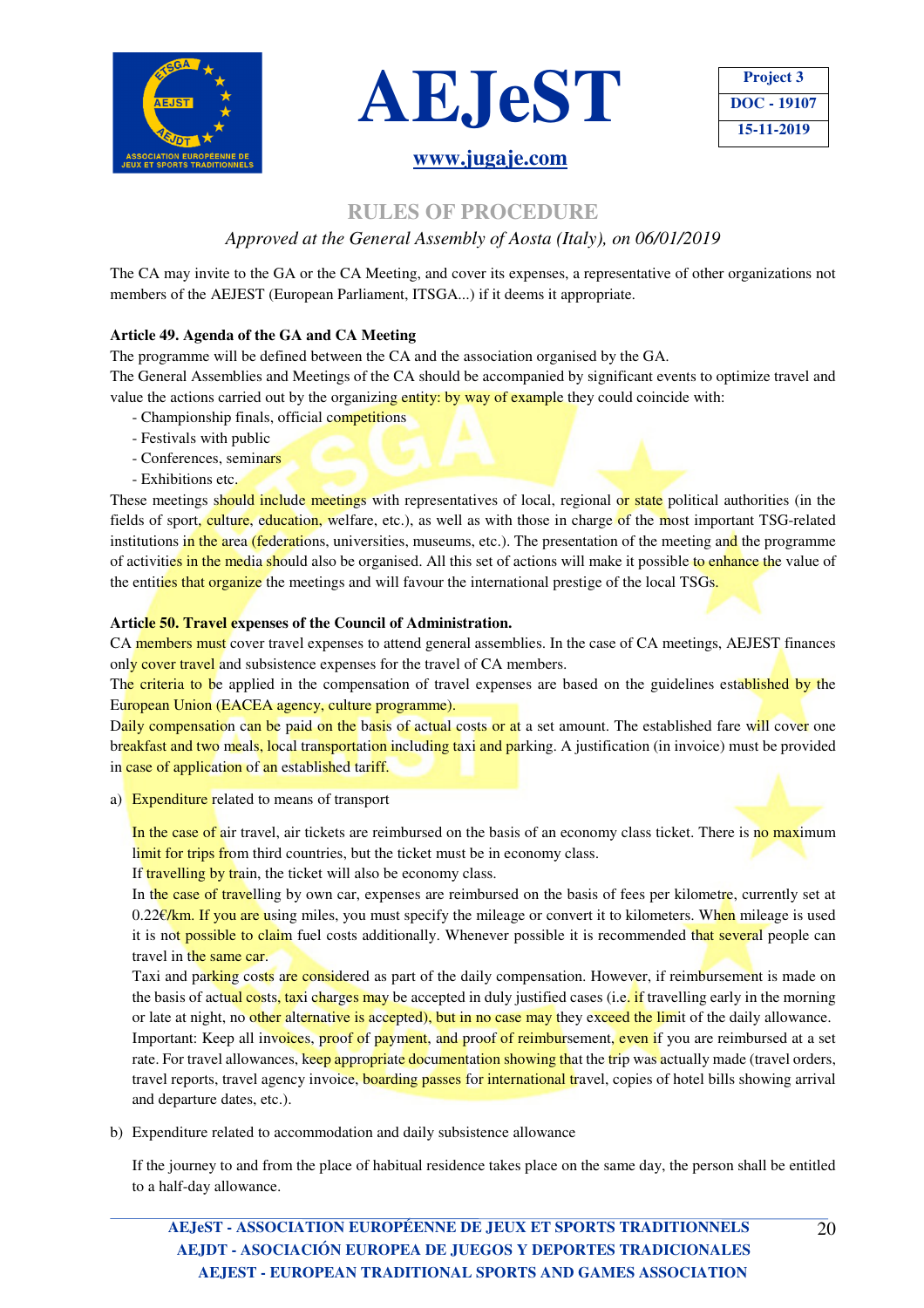![](_page_20_Picture_0.jpeg)

![](_page_20_Picture_1.jpeg)

![](_page_20_Picture_2.jpeg)

### **RULES OF PROCEDURE**

### *Approved at the General Assembly of Aosta (Italy), on 06/01/2019*

If the trip includes an overnight stay, a full allowance will be considered, which entitles you to compensation for accommodation and two meals. The amount of compensation depends on the country to which you are travelling, in accordance with the guidelines established by the EU. (ANNEX 7)

### **Chapter III. The electoral process**

### **Article 51. Electoral System. CA Elections**

The following rules govern the process for electing the Chair and CA members.

- 1. The CA will elect an Electoral Commission that will ensure the proper functioning of the electoral process. It will be made up of 3 people who will not stand for election. It will be the competent Commission to resolve all issues that may arise during the elections, as well as to approve the electoral calendar.
- 2. The CA or the Electoral Commission shall update the census of eligible members and electors composing the General **Assembly two months** prior to the date on which the elections are to be held. It will be a prerequisite to be included in the census to be current at that time of payment of dues. The payment of the quotas owed subsequently will give the right to be included in the census. This list can be consulted by the partners.
- 3. Those members of the CA who decide to present their candidacy to the elections, must resign from their positions at the time they officially present it. The members who are not going to present themselves will continue to exercise the CA's own functions. In the event of the resignation of all members, the Electoral Commission shall exercise management and administrative functions until the GA.
- 4. Any person who is endorsed by the legal entity member to which he belongs may apply for President or CA member of the AEJEST. Participation is expressly excluded for entities that were not up to date with their quotas at the time the elections were called. Individual members may also apply within the limits laid down in Article 31.
- 5. Candidates must submit the following documentation to the Election Commission:
	- When applicable, authorization from their Association(s). (ANNEX 8)
	- Action plan for the term of the mandate with indications on the work team that will help in the tasks of the CA.
- 6. Nominations must consist of a minimum of five and a maximum of nine members including the President, plus their corresponding alternates, with the exception of the President who has no alternate. Alternates may be a member of an organization other than that of the nominee.
- 7. Once all nominations have been received, a final list of candidates will be published, which will be emailed to all members of the AEJEST for their information. This list shall be equivalent to the list to be provided at the time of voting.
- 8. The elections will be held in an extraordinary GA at the end of the four-year term of the previous CA. Voting delegations must be formalised on association paper, with the signature of the legally responsible person.(ANNEX 9)
- 9. On the day of the vote, a Board of Elections shall be constituted consisting of the oldest member and the youngest member, who are not candidates and attend the meeting of the Assembly. The latter shall count and draw up the minutes of the process, which shall be incorporated into the minutes of the Assembly.
- 10. Candidate teams will be able to present their electoral programme, and sufficient exposure time will be guaranteed for each of them.
- 11. The President and the rest of the members of the CA shall be elected by free and secret suffrage, issued on the ballot provided by the Electoral Commission. The candidate with the highest number of votes shall be elected. If there is only one candidate, a simple majority of the votes present or represented at the time of voting shall be required.
- 12. The calendar for the elections of the CA members will follow a schedule similar to the following proposal: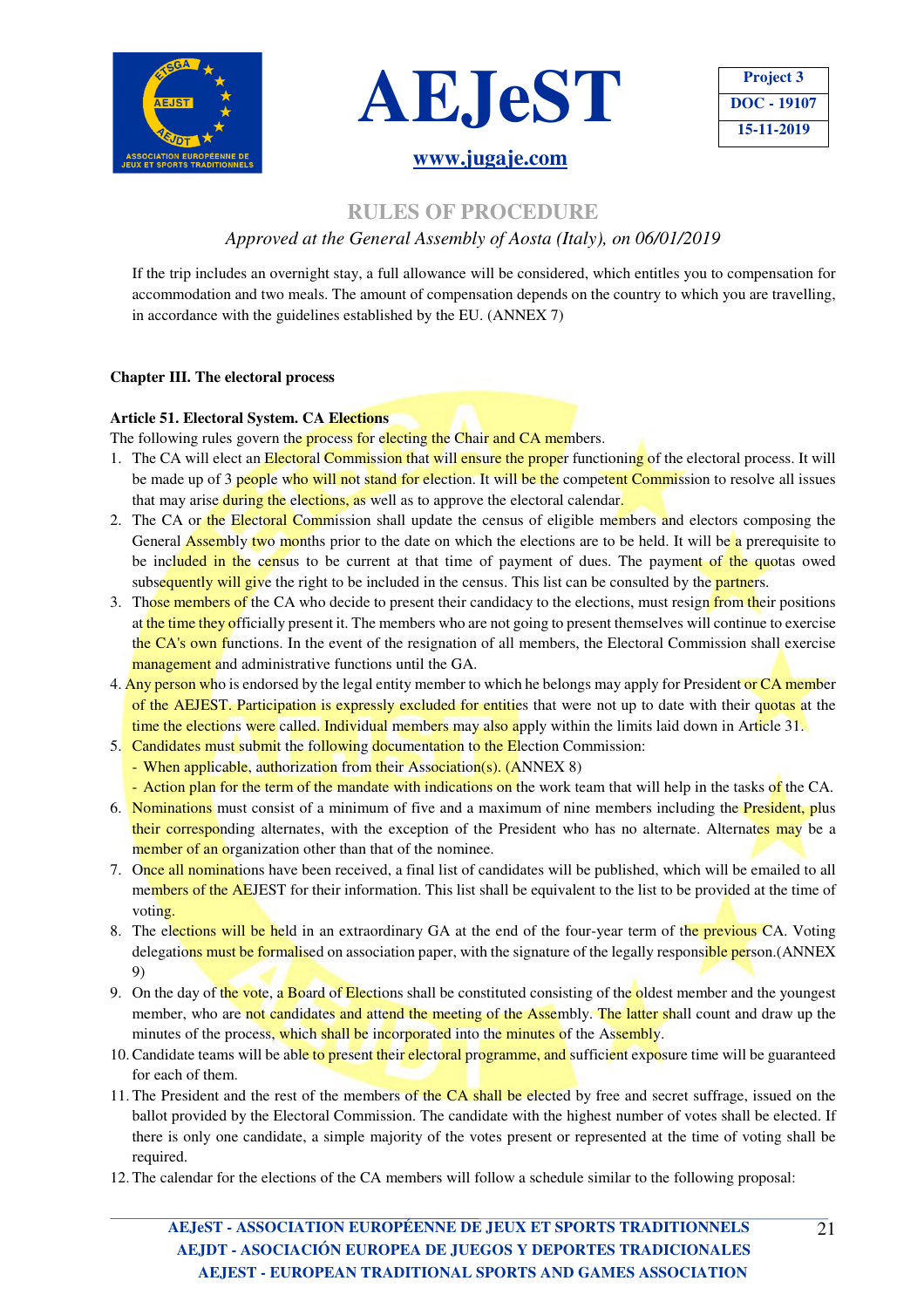![](_page_21_Picture_0.jpeg)

![](_page_21_Picture_1.jpeg)

### **RULES OF PROCEDURE**

### *Approved at the General Assembly of Aosta (Italy), on 06/01/2019*

- Four months earlier: A publication of the Electoral Regulations and the Electoral Calendar. Sending by mail or email to all members.
- Two months earlier: publication of the electoral census and start of the deadline for the presentation of candidatures.
- Thirty days before the GA: deadline for applications.
- Twenty days before the GA: sending the information on the applications received to all members of the AEJEST.

### **TITLE V. THE DISSOLUTION**

### **Article 52. Liquidation Commission**

In the event of dissolution of the AEJEST, the members of the CA at the time of dissolution become liquidators, unless the General Assembly or the judge who decides on dissolution appoints an ad hoc liquidation committee.

### **Article 53. Destination of the remainder**

Once the debts have been extinguished, the resulting assets, if any, shall be used for non-profit purposes as agreed by the General Assembly.

### **TITLE VI. THE STATUTES AND RULES OF PROCEDURE**

### **Article 54. Reform of the Statutes and Internal Regulations**

Modification of the Statutes. The initiative for the reform of the Statutes of the AEJEST may come from the CA or from one third of the members of the GA. In order to proceed with this reform, this matter must be included in the agenda of an Extraordinary General Assembly. The modification of the statutes shall be approved with the favourable vote of two thirds of the votes of the persons present or represented.

Modification of the Rules of Procedure. The reform of this Regulation is of competence of the CA and requires half plus one of the votes cast. In the event of a tie, the President or the person exercising his functions by delegation or substitution shall have the casting vote. Amendments to the Rules of Procedure will be ratified at the first GA to be held.

In case of reform of the Statutes, the modifications will be sent immediately to the Register of Associations and to the rest of the competent bodies so that they can proceed to make the appropriate changes.

The amended texts of the Statutes and/or Regulations shall be made available to all members of the AEJEST by the CA, through the website and/or by postal or electronic mail to all members.

### **Article 55. Interpretation and application of the Rules of Procedure**

The CA shall be the competent body for the interpretation of the provisions of this Regulation. In the same way, it will be responsible for ensuring its correct application.

### **FINAL PROVISIONS**

### **Final Provision I**

### **Article 56. Entry into force of the Rules of Procedure.**

These rules of procedure shall enter into force on the day following their adoption by the General Assembly of the AEJEST.